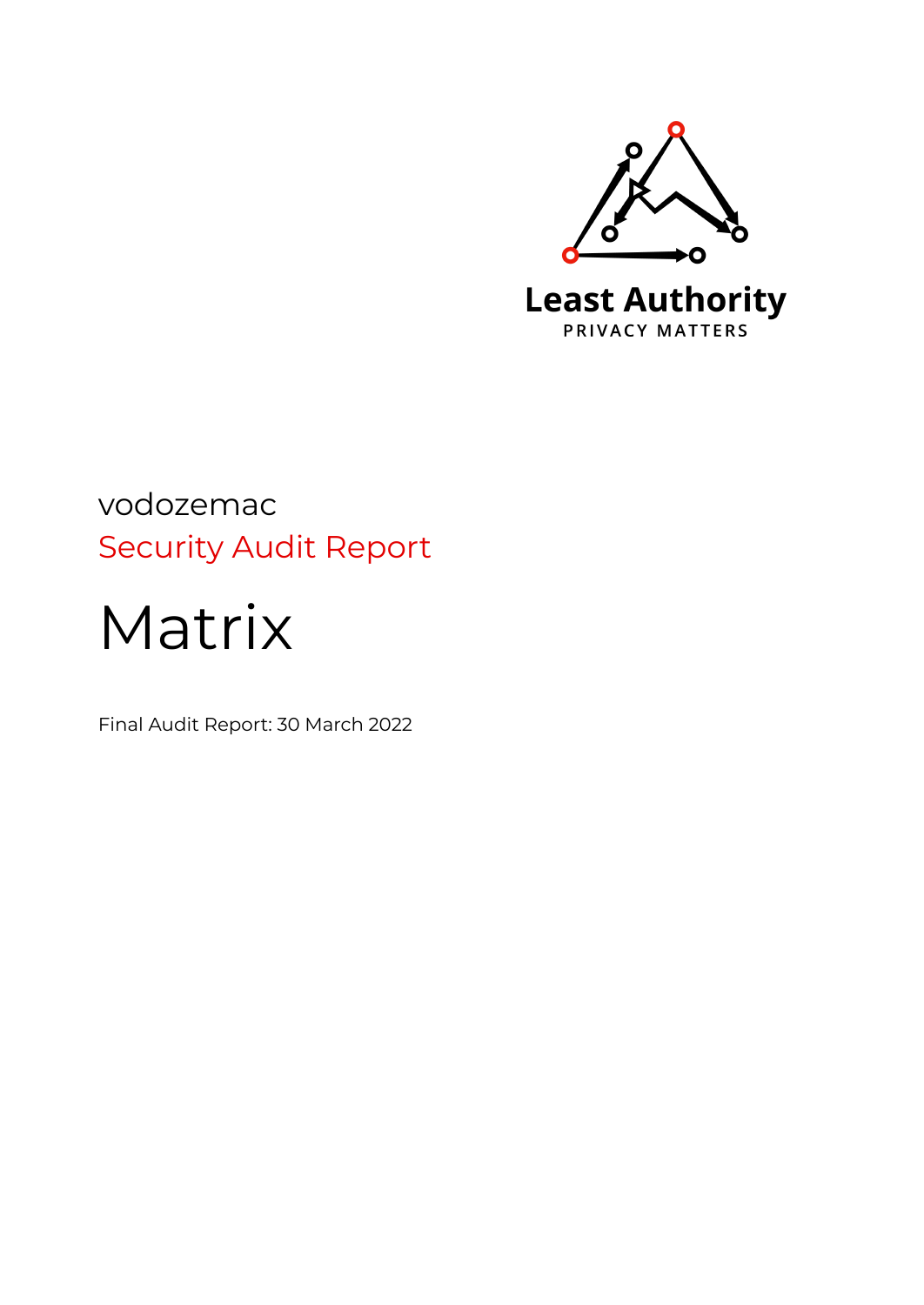## Table of Contents

**[Overview](#page-3-0)** 

**[Background](#page-3-1)** 

[Project](#page-3-2) Dates

[Review](#page-3-3) Team

**[Coverage](#page-3-4)** 

#### [Findings](#page-4-0)

General [Comments](#page-4-1)

[System](#page-4-2) Design

Code [Quality](#page-5-0)

[Documentation](#page-6-0)

**[Scope](#page-7-0)** 

Specific Issues & [Suggestions](#page-7-1)

Issue A: Incorrect [Implementation](#page-8-0) of Zeroing Sensitive Data

Issue B: Weak Input Validation in [bytes\\_raw](#page-9-0) Function

Issue C: Erroneous key\_id Calculation in [from\\_libolm\\_pickle](#page-9-1) if Number of One-Time Keys is Zero

Issue D: Potential Overflow of [OneTimeKeys.key\\_id](#page-10-0)

Issue E: Potential Integer Underflow in advance in [megolm/ratchet.rs](#page-11-0)

Issue F: Potential Integer Underflow in advance\_to in [megolm/ratchet.rs](#page-11-1)

Issue G: Invalid Inbound Session can be Created Causing Unused [One-Time](#page-12-0) Keys Removal

Issue H: Cannot [Permanently](#page-13-0) and Explicitly Remove Old Ratchet State in the Megolm Inbound Group [Session](#page-13-0)

Issue I: Keys in Memory Not Secure Against Swap Access and [Side-Channel](#page-13-1) Attacks

Issue J: MAC Tag Truncated to [Insufficient](#page-14-0) Length

**[Suggestions](#page-16-0)** 

Suggestion 1: Update and Maintain [Dependencies](#page-16-1)

Suggestion 2: Use Clippy to [Automatically](#page-16-2) Detect forget

Suggestion 3: Use [ReusableSecret](#page-16-3) Instead of StaticSecret

Suggestion 4: Validate [OlmMessage's](#page-17-0) inner Vector Length When Extracting Payload

[Suggestion](#page-17-1) 5: Use Strict Version of Ed25519 Signature Check

Suggestion 6: Validate inner length in [append\\_mac\\_bytes](#page-18-0)

[Suggestion](#page-18-1) 7: Increase Test Coverage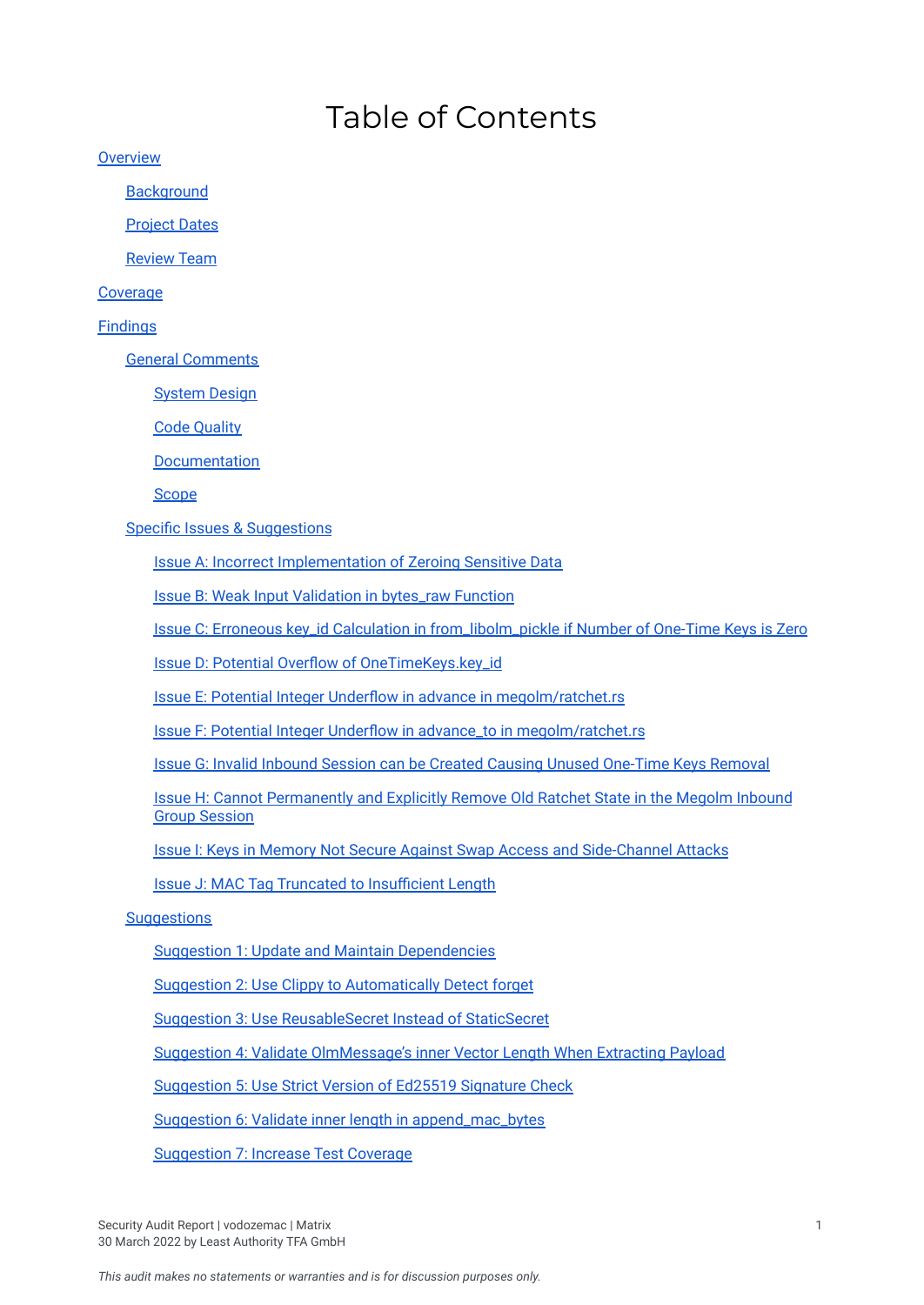Suggestion 8: Make Number of Chain and Message Keys [Configurable](#page-19-0)

About Least [Authority](#page-20-0)

**Our [Methodology](#page-20-1)**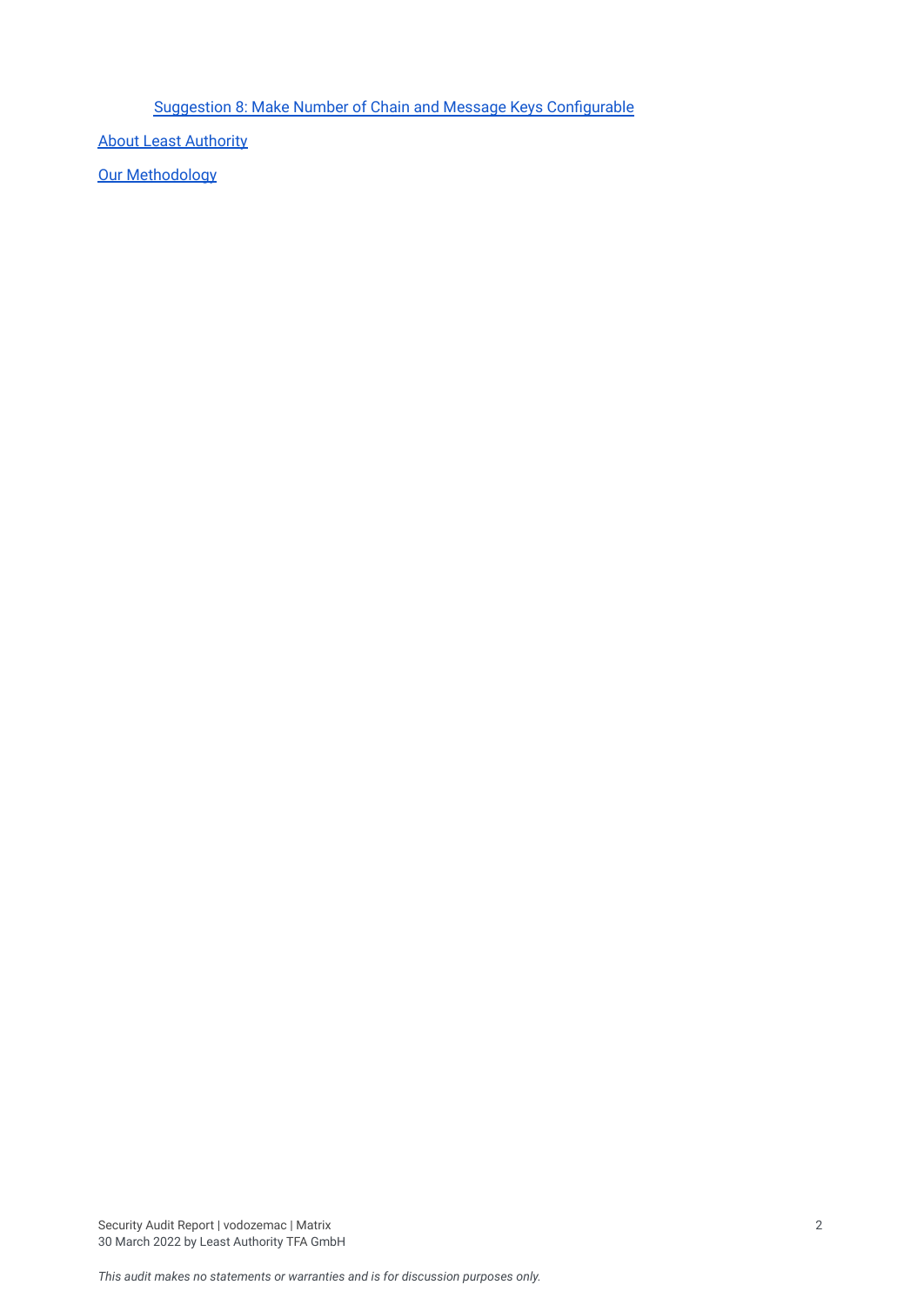## <span id="page-3-0"></span>**Overview**

## <span id="page-3-1"></span>Background

Matrix has requested that Least Authority perform a security audit of vodozemac, the Rust implementation of the libolm cryptographic library. libolm implements the Olm and Megolm ratchets, and is originally written in C/C++.

## <span id="page-3-2"></span>Project Dates

- **December 20 - January 25**: Code Review *(Completed)*
- **January 28**: Delivery of Initial Audit Report *(Completed)*
- **March 28 - 29:** Verification *(Completed)*
- **March 30:** Delivery of Final Audit Report *(Completed)*

## <span id="page-3-3"></span>Review Team

- Anna Kaplan, Cryptography Researcher and Engineer
- Ann-Christine Kycler, Cryptography Researcher and Engineer
- Denis Kolegov, Security Researcher and Engineer
- Jan Winkelmann, Cryptography Researcher and Engineer
- **Rai Yang, Security Researcher and Engineer**

## <span id="page-3-4"></span>Coverage

## Target Code and Revision

For this audit, we performed research, investigation, and review of the vodozemac implementation, followed by issue reporting, along with mitigation and remediation instructions outlined in this report.

The following code repositories are considered in-scope for the review:

● vodozemac: <https://github.com/matrix-org/vodozemac>

Specifically, we examined the Git revisions for our initial review:

#### 7c11a501bc316a0bf92a5fe06fee8582aad24897

For the verification, we examined the Git revision:

57d8d87a747653d6d7b7a53acb9a8d8f8de48285

For the review, this repository was cloned for use during the audit and for reference in this report:

[https://github.com/LeastAuthority/Matrix\\_Vodozemac](https://github.com/LeastAuthority/Matrix_Vodozemac)

All file references in this document use Unix-style paths relative to the project's root directory.

In addition, any dependency and third party code, including the **[Android/Java](https://gitlab.matrix.org/matrix-org/olm/-/tree/master/android), Python**, and [JavaScript](https://gitlab.matrix.org/matrix-org/olm/-/tree/master/javascript) bindings, unless specifically included above, are considered out of scope.

## Supporting Documentation

The following documentation was available to the review team:

vodozemac README.md: <https://github.com/matrix-org/vodozemac/blob/main/README.md>

Security Audit Report | vodozemac | Matrix 3 30 March 2022 by Least Authority TFA GmbH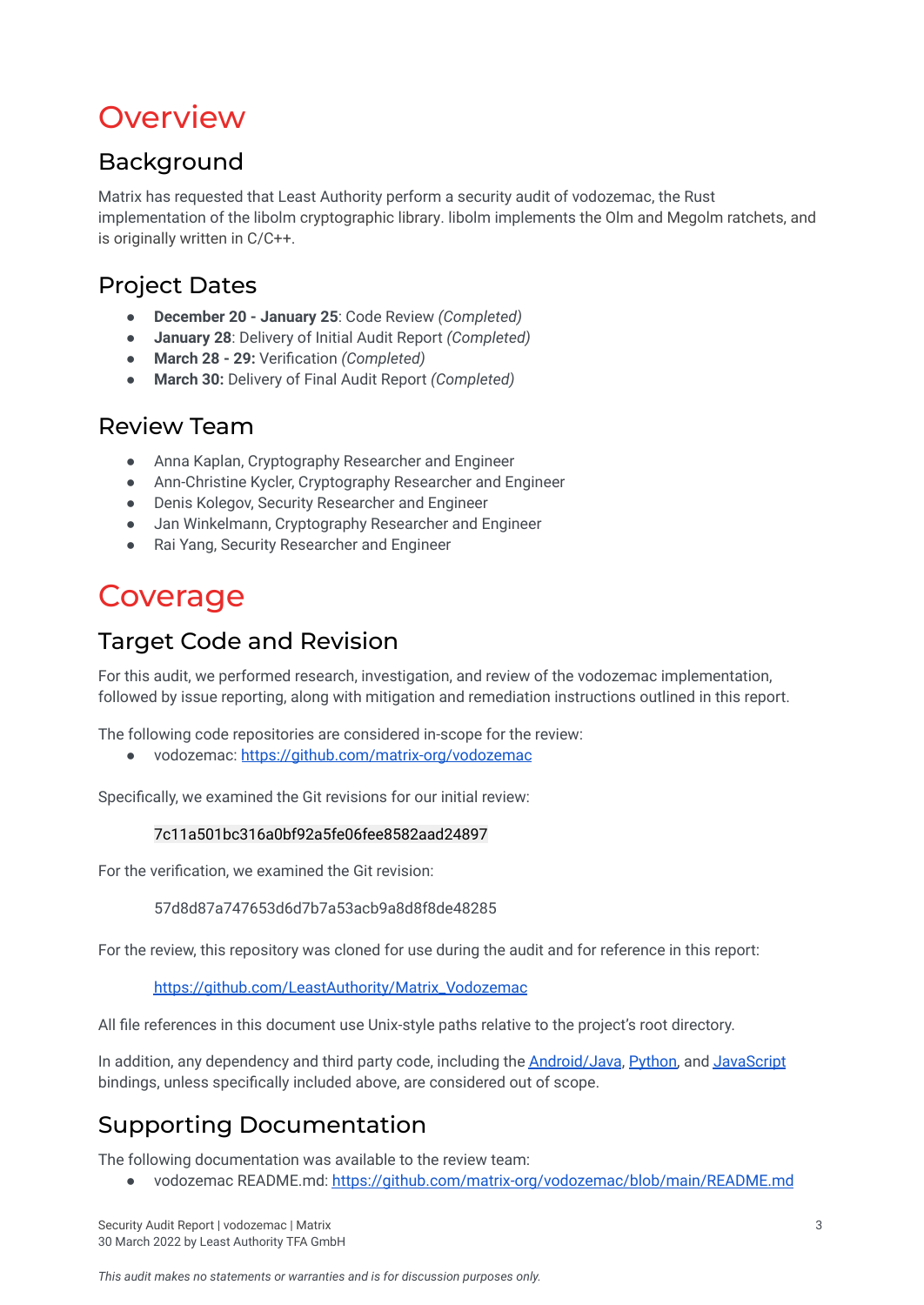- Megolm Specification: <https://gitlab.matrix.org/matrix-org/olm/-/blob/master/docs/megolm.md>
- Olm Specification: <https://gitlab.matrix.org/matrix-org/olm/-/blob/master/docs/olm.md>
- Short Authentication String (SAS) Specification: <https://spec.matrix.org/unstable/client-server-api/#short-authentication-string-sas-verification>
- Rendered Crates Documentation: <https://matrix-org.github.io/vodozemac/vodozemac/index.html>
- The Double Ratchet Algorithm: <https://signal.org/docs/specifications/doubleratchet/>

## Areas of Concern

Our investigation focused on the following areas:

- Correctness of the implementation, including cryptographic constructions and primitives;
- Common and case-specific implementation errors:
- Networking and communication with external data;
- Secure key storage and proper management of encryption, ratchet, Diffie-Hellman, and signing keys;
- Performance problems or other potential impacts on performance:
- Data privacy, data leaking, and information integrity;
- Resistance to DDoS (Distributed Denial of Service) and similar attacks;
- Issues resulting from manual memory management;
- Vulnerabilities in the code leading to adversarial actions and other attacks:
- Protection against malicious attacks and other methods of exploitation:
- Berformance problems or other potential impacts on performance;
- Inappropriate permissions and excess authority; and
- Anything else as identified during the initial analysis phase.

## <span id="page-4-0"></span>Findings

## <span id="page-4-1"></span>General Comments

Our team performed a broad and comprehensive review of vodozemac, a Rust implementation of the libolm cryptographic library that can be used to create an end-to-end encrypted communication channel. The library consists of an implementation of Olm, which is a double ratchet algorithm that is used for peer-to-peer, end-to-end encryption and provides its users the benefit of forward secrecy and post-compromise security. The library also includes an implementation of Megolm, a single ratchet algorithm that is used to secure a group communication channel.

We performed a close investigation of the areas of concern, in addition to possible attack vectors such as Olm and Megolm session management, partial forward secrecy in Megolm, and interaction with higher level applications. Our team reviewed the double ratchet algorithm cryptographic implementation, including the ratchet state change in Olm (active/inactive). In addition, we examined the implementation of key creation, storage, deletion, and verification for the ratchet key, root key, chain key, and message key, in addition to investigating their potential compromise. In general, we found that the vodozemac system design and implementation considers security, as demonstrated by the design choices that are driven by trade-offs between security, availability, and functionality.

## <span id="page-4-2"></span>**System Design**

In our review of the system design, we identified a number of issues and suggestions, as detailed below. Resolving the issues and suggestions will result in a more robust implementation and benefit the overall security of the library.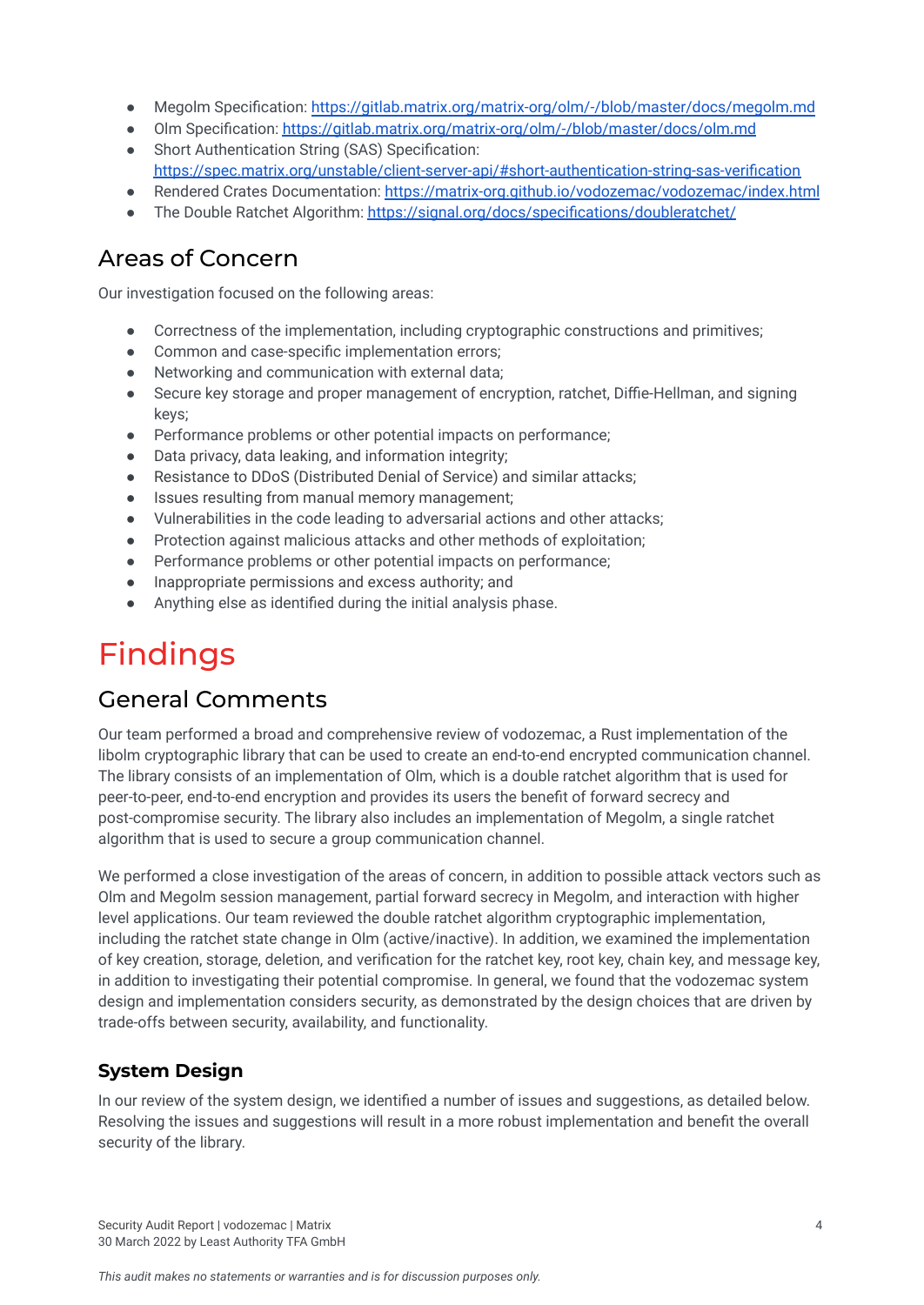We identified a vulnerability by which an attacker can use a victim's one-time key to create an invalid Olm session, which results in disabling other users from using the same key to establish a valid inbound session with the victim. We recommend implementing a check verifying that the ciphertext in the pre-key message is successfully decrypted before the one-time key is removed when creating inbound sessions ([Issue](#page-12-1) G).

In the current implementation, the compromise of the initial\_ratchet value in Megolm inbound group sessions would enable an attacker to decrypt all messages encrypted from that ratchet, and in all subsequent ratchets. This would lead to the compromise of historical messages in the inbound group sessions. We recommend enabling the user of Megolm library to set the initial ratchet to a more recent ratchet value ([Issue](#page-13-2) H).

We found that the cleartext keys that are used in the vodozemac library are susceptible to leaks as a result of insufficient safeguards against Swap access and side-channel attacks, which could consequently undermine the confidentiality and authenticity properties of Olm and Megolm. We recommend that more secure use be made of Swap access, and that secret keys be encrypted when not in use ([Issue](#page-13-3) I).

In addition, our team noted that the implementation of the message authentication code (MAC) tag does not adhere to best practices (i.e. it is truncated to 64 bits, while 128 bits is specified as the minimum), which undermines the security assumptions of the authentication. We recommend adhering to best practice recommendations for MAC tag length (*[Issue](#page-14-0) J*). Furthermore, we found that a strict version of the Ed25519 signature scheme is not used. We recommend performing group malleability checks in order to prevent abuse of signatures and decrease the attack surface [\(Suggestion](#page-17-1) 5).

#### **Security/Functionality of Retained Keys**

In order to encrypt out-of-order messages, Olm currently keeps a maximum of [5](https://github.com/LeastAuthority/Matrix_Vodozemac/blob/master/src/olm/session/mod.rs#L52) previous receiving chains, and [40](https://github.com/LeastAuthority/Matrix_Vodozemac/blob/7c11a501bc316a0bf92a5fe06fee8582aad24897/src/olm/session/receiver_chain.rs#L25) message keys in each receiving chain. This limit is set as a protection against DoS attacks resulting from an attacker causing a user to store too many skipped message keys. However, any stored keys are vulnerable such that if compromised, the attacker could have the ability to decrypt previous messages for all stored keys. This is a design trade-off of functionality over security.

Given that the maximum number of skipped message keys is set to 40, we identified a concern that it is within reason that a user can receive a sufficient amount of out-of-order messages to fill up that limit, afterwhich the user would no longer be able to decrypt out of order messages because they are no longer able to hold on to additional skipped message keys. As a result, we recommend enabling users of the library to configure the number of chain keys and message keys stored, with the current configuration set as the default ([Suggestion](#page-19-0) 8).

Given that the security of the chain and message key depends on the ratchet advancing, we also identified a concern such that if a party's ratchet is not advancing (as a result of not receiving the new ratchet from the counterparty or no reply), this will cause the receiving chain key to be predictable once the old receiving chain keys are compromised. As a result, this will enable the derivation of the message key. The out-of-order messages received can be decrypted indefinitely. As a result, we recommend that the Matrix team conduct additional research on securing chain keys. Furthermore, we suggest removing previous chain keys as soon as possible, and setting limits for sending messages with the same sending chain key.

## <span id="page-5-0"></span>**Code Quality**

The vodozemac codebase is well written and organized, and generally adheres to Rust development best practices. We identified several issues and suggestions in the coded implementation relating to the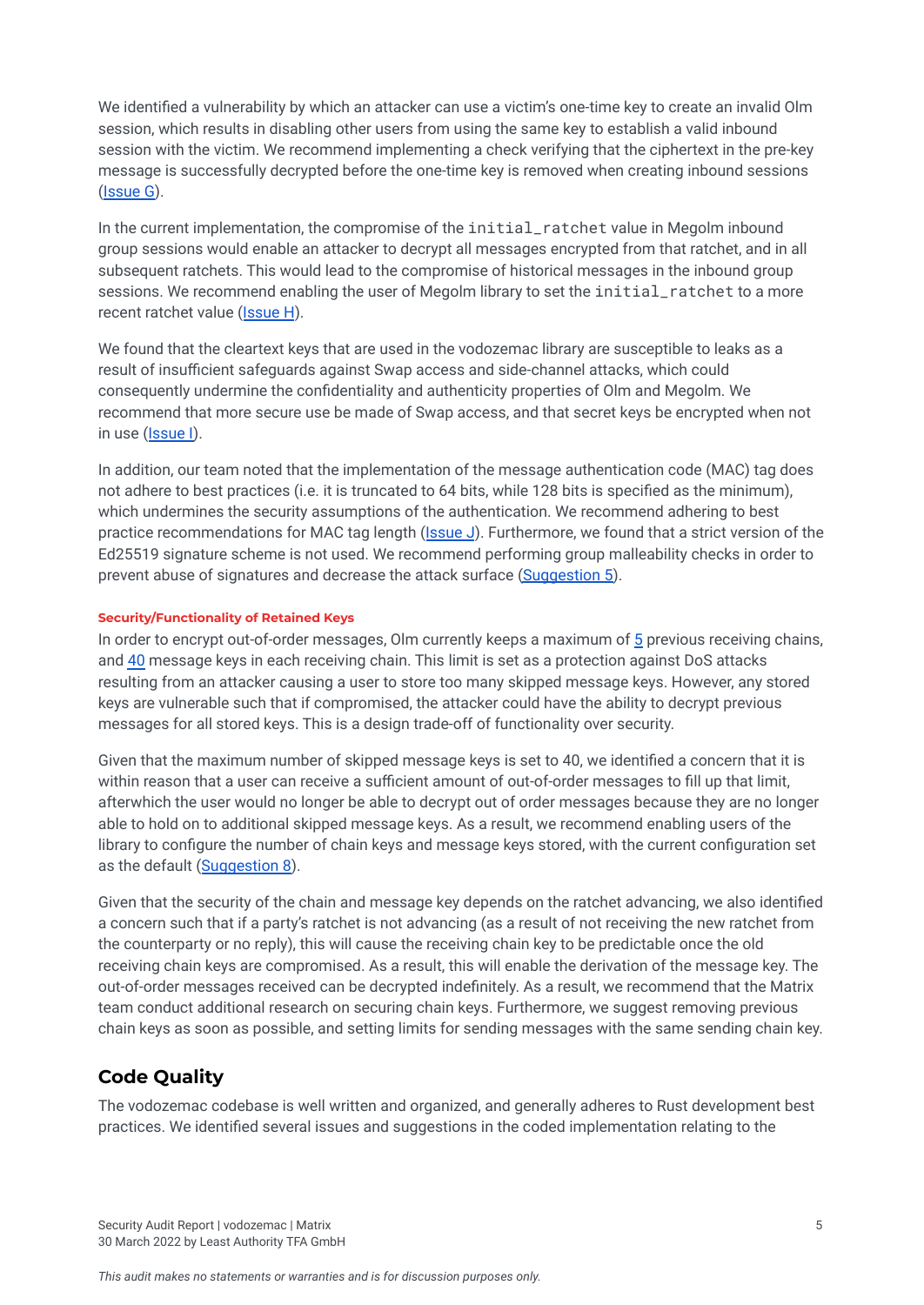deviation from recommended best practices, implementation errors, and input validation that could affect the security and the functionality of the library, as detailed below.

#### **Deviations from Best Practice**

We identified two areas where the code deviates from recommended best practices. First, we found that a check is not implemented for the forget function. Rust development best practice recommends against the use of the forget function for secure environments, in order to reduce the risk of making critical memory resources unreachable and preventing sensitive data being removed from the memory. As a result, we recommend implementing a check to detect and process the use of the forget function ([Suggestion](#page-16-2) 2). In addition, we recommend using the struct ReusableSecret instead of StaticSecret type for the one-time keys, in accordance with the x25519-dalek [documentation.](https://docs.rs/x25519-dalek/1.2.0/x25519_dalek/struct.ReusableSecret.html) This would help prevent the leakage or reuse of secret keys, which could decrease the security level of cryptographic protocol [\(Suggestion](#page-16-3) 3).

#### **Implementation Errors**

We identified several implementation errors that could impact the security and functionality of the library. In multiple instances, zeroization of sensitive data is not implemented correctly. Ineffective or missing zeroization could make sensitive data, such as cleartext private keys, accessible to an attacker. As a result, we recommend implementing zeroization more consistently and effectively ([Issue](#page-8-0) A). In addition, an implementation error in the function from\_libolm\_pickle exists whereby a missing assertion could cause the system to behave unexpectedly. In particular, a legacy pickle that contains zero key\_id's is decrypted using from\_libolm\_pickle. We recommend that the function be corrected to return 0 instead of 1 ([Issue](#page-9-2) C). Furthermore, there are several instances of variables susceptible to integer underflows or overflows in the current implementation of vodozemac, which could result in unexpected behavior and potentially lead to a denial of service. As a result, we recommend implementing appropriate overflow and underflow protections ([Issue](#page-11-1) D; Issue E; Issue F).

#### **Input Validation**

Finally, we identified an instance of insufficient input validation, which could result in unintended behavior leading to denial of service. We recommend appropriately validating all function inputs ([Issue](#page-9-0) B). We also recommend verifying that the inner vector length of the implementation block OlmMessage is equal to or greater than 8 bytes, in order to prevent the function from panicking and causing the system to behave unexpectedly [\(Suggestion](#page-17-2) 4). Finally, we suggest that the inner vector length be validated when computing the starting index of a slice in order to prevent unexpected behavior that may lead to errors and security vulnerabilities [\(Suggestion](#page-18-0) 6).

#### **Tests**

The vodozemac implementation contains some test coverage. However, there are cases that are not covered by the existing tests. Tests help with the detection of implementation errors and unintended behavior that may lead to security vulnerabilities, in addition to providing users and reviewers of the library a better means to understand the intended functionality of the code. As a result, we recommend expanding the test suite such that coverage is comprehensive and includes success, failure, and edge cases ([Suggestion](#page-18-1) 7).

#### <span id="page-6-0"></span>**Documentation**

The vodozemac project documentation was accurate and helpful in describing each of the components of the system and the interactions between those components. This aided our team in understanding the system's design and intended behavior, and evaluating the correctness of the implementation. Robust project documentation is an important part of security due diligence.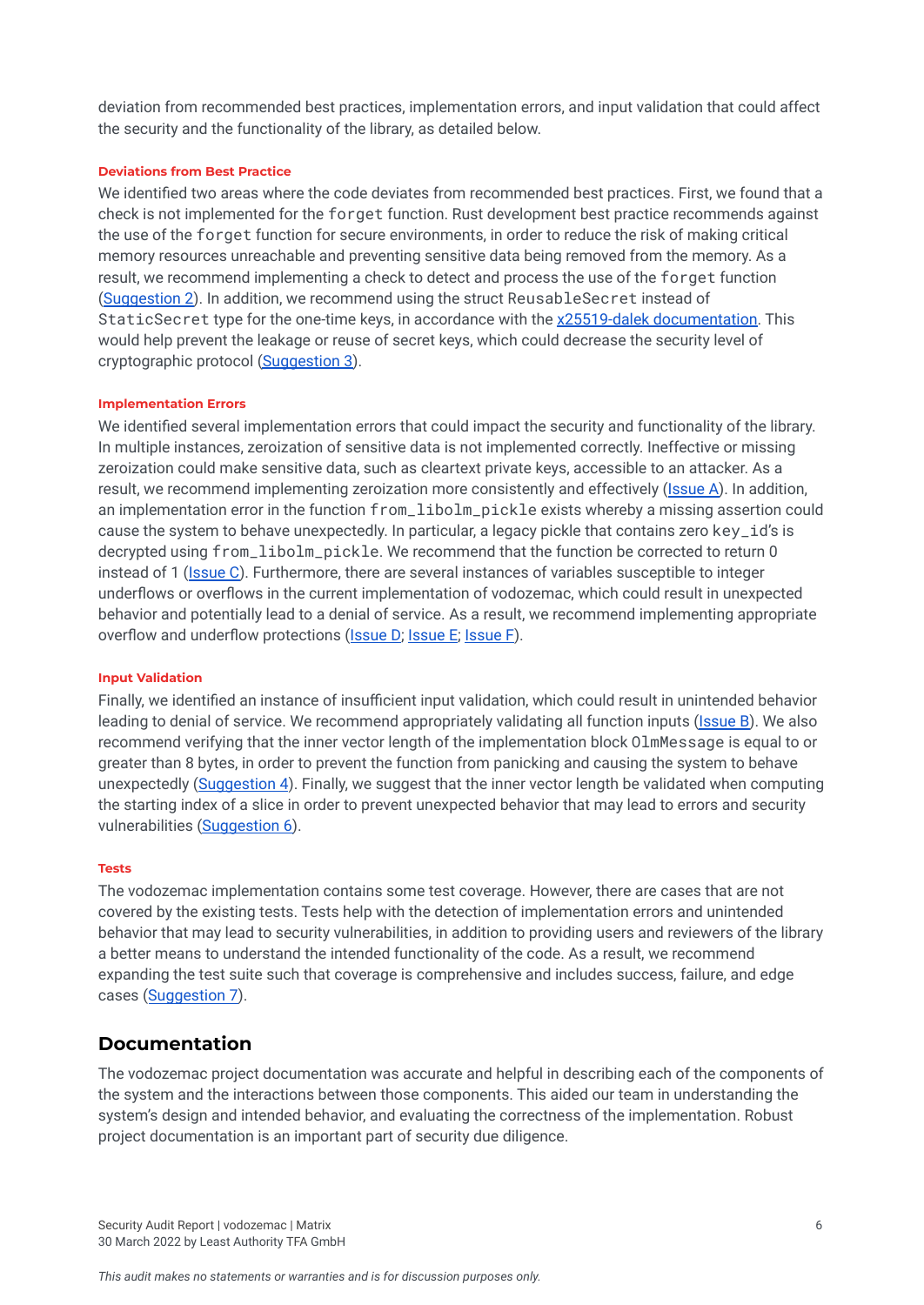#### **Code Comments**

The documentation within the code is sufficient and clearly describes the intended behavior of each of the components that are critical to the functionality and security of the system.

### <span id="page-7-0"></span>**Scope**

The in-scope repository was sufficient and included all the security critical components of vodozemac. However, the code's interactions with high level applications (e.g. Matrix) was out of scope for this review. In addition, the cryptographic design of Olm and Megolm was considered out of scope and presumed to function as intended for this review. We recommend that the Matrix team pursue further cryptographic analysis of these libraries by an independent security auditing team to further strengthen the ability to reason about the security characteristics of vodozemac. This is particularly important since some areas of concern can only be reflected when understanding the larger cryptographic design on which the vodozemac implementation depends.

#### **Use of Dependencies**

The vodozemac implementation utilizes several outdated dependencies, which can introduce known and unknown vulnerabilities into the codebase. We recommend using well maintained and up to date dependencies, in addition to closely monitoring dependencies using available tools for updates and security developments [\(Suggestion](#page-16-1) 1).

## <span id="page-7-1"></span>Specific Issues & Suggestions

We list the issues and suggestions found during the review, in the order we reported them. In most cases, remediation of an issue is preferable, but mitigation is suggested as another option for cases where a trade-off could be required.

| <b>ISSUE / SUGGESTION</b>                                                                                                | <b>STATUS</b> |
|--------------------------------------------------------------------------------------------------------------------------|---------------|
| <b>Issue A: Incorrect Implementation of Zeroing Sensitive Data</b>                                                       | Resolved      |
| <b>Issue B: Weak Input Validation in bytes_raw Function</b>                                                              | Resolved      |
| <b>Issue C: Erroneous key_id Calculation in from_libolm_pickle if Number of One</b><br><b>Time Keys is Zero</b>          | Resolved      |
| <b>Issue D: Potential Overflow of OneTimeKeys.key_id</b>                                                                 | Resolved      |
| <b>Issue E: Potential Integer Underflow in advance in megolm/ratchet.rs</b>                                              | Resolved      |
| Issue F: Potential Integer Underflow in advance_to in megolm/ratchet.rs                                                  | Resolved      |
| <b>Issue G: Invalid Inbound Session can be Created Causing Removal of Unused</b><br><b>One-Time Keys</b>                 | Resolved      |
| <b>Issue H: Cannot Permanently and Explicitly Remove Old Ratchet State in the</b><br><b>Megolm Inbound Group Session</b> | Resolved      |
| <b>Issue I: Keys in Memory Not Secure Against Swap Access and Side-Channel</b><br><b>Attacks</b>                         | Unresolved    |

Security Audit Report | vodozemac | Matrix 7 30 March 2022 by Least Authority TFA GmbH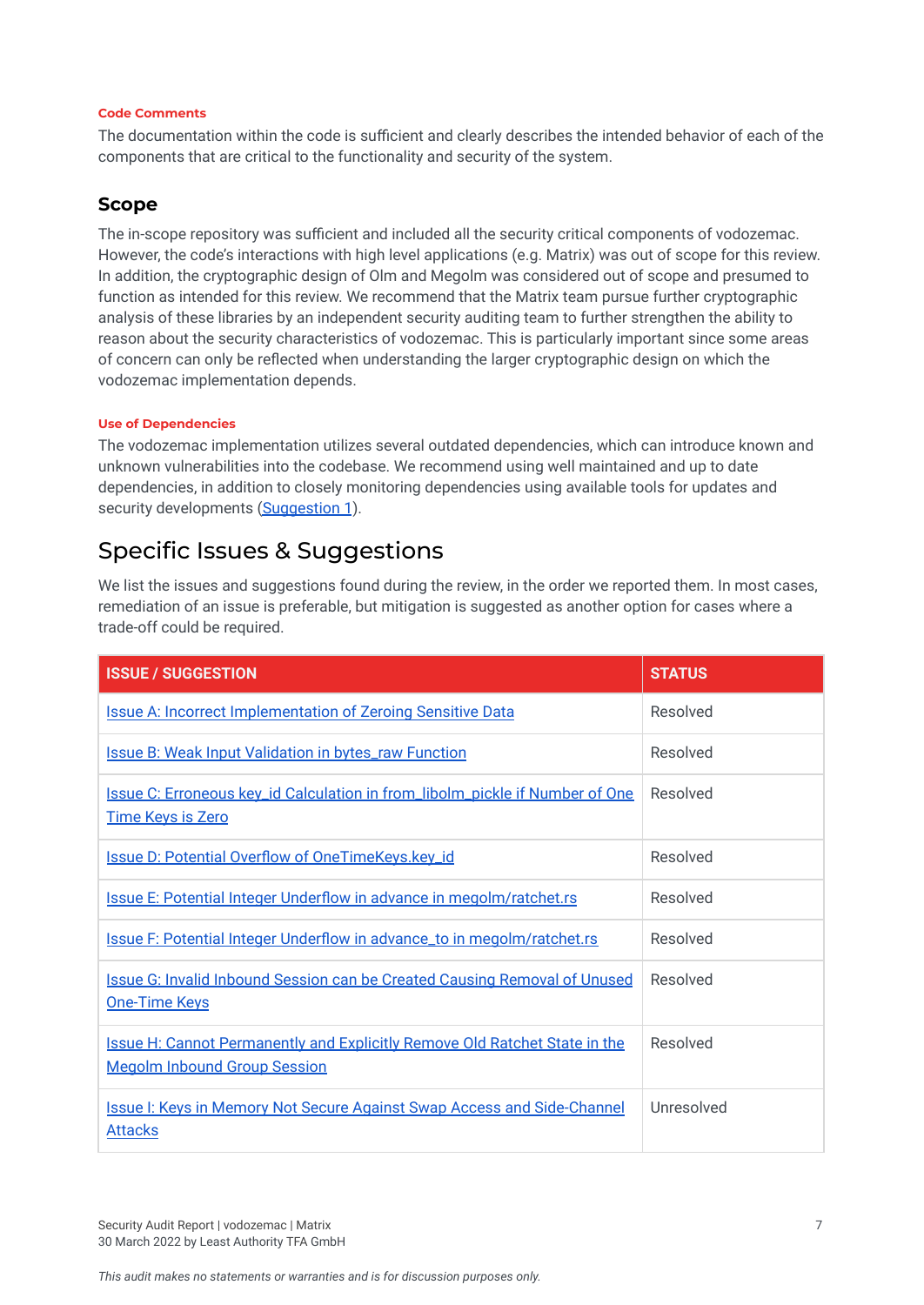| <b>Issue J: MAC Tag Truncated to Insufficient Length</b>                           | Unresolved |
|------------------------------------------------------------------------------------|------------|
| <b>Suggestion 1: Update and Maintain Dependencies</b>                              | Resolved   |
| <u><b>Suggestion 2: Use Clippy to Automatically Detect forget</b></u>              | Resolved   |
| <u>Suggestion 3: Use ReusableSecret Instead of StaticSecret</u>                    | Resolved   |
| Suggestion 4: Validate OlmMessage's inner Vector Length When Extracting<br>Payload | Resolved   |
| Suggestion 5: Use Strict Version of Ed25519 Signature Check                        | Resolved   |
| Suggestion 6: Validate inner Length in append_mac_bytes                            | Resolved   |
| <u><b>Suggestion 7: Increase Test Coverage</b></u>                                 | Resolved   |
| Suggestion 8: Make Number of Chain and Message Keys Configurable                   | Unresolved |

## <span id="page-8-0"></span>**Issue A: Incorrect Implementation of Zeroing Sensitive Data**

#### **Location**

Examples (non-exhaustive):

[src/utilities.rs#L106-L109](https://github.com/LeastAuthority/Matrix_Vodozemac/blob/master/src/utilities.rs#L106-L109)

[src/olm/session/chain\\_key.rs#L33-L36](https://github.com/LeastAuthority/Matrix_Vodozemac/blob/5512a8887c5050b768931ab17e163d57dd63d788/src/olm/session/chain_key.rs#L33-L36)

[src/cipher/key.rs#L54-L60](https://github.com/LeastAuthority/Matrix_Vodozemac/blob/5512a8887c5050b768931ab17e163d57dd63d788/src/cipher/key.rs#L54-L60)

[src/megolm/inbound\\_group\\_session.rs#L221](https://github.com/LeastAuthority/Matrix_Vodozemac/blob/42b130a0cfcdf8431d604d38056e8fe87282d57a/src/megolm/inbound_group_session.rs#L221)

[src/sas.rs#L289](https://github.com/LeastAuthority/Matrix_Vodozemac/blob/77dab30810c9439eb52b2be3224fdd4f9a96ea5e/src/sas.rs#L289)

[src/olm/account/mod.rs#L326](https://github.com/LeastAuthority/Matrix_Vodozemac/blob/7c11a501bc316a0bf92a5fe06fee8582aad24897/src/olm/account/mod.rs#L326)

#### **Synopsis**

An attacker that is able to access memory (e.g. accessing core dump, using debuggers, and exploiting vulnerabilities such as Heartbleed) may be able to retrieve non-zeroized sensitive information in cleartext, including, but not limited to, private keys, chain keys, and AES keys.

While the [zeroize](https://crates.io/crates/zeroize) crate is currently used for the main data structures of the library, zeroization is missing in a number of locations for arrays or is [ineffective](https://benma.github.io/2020/10/16/rust-zeroize-move.html) for types with value semantics.

#### **Impact**

The leakage of cryptographic keys could result in loss of security properties such as confidentiality and privacy.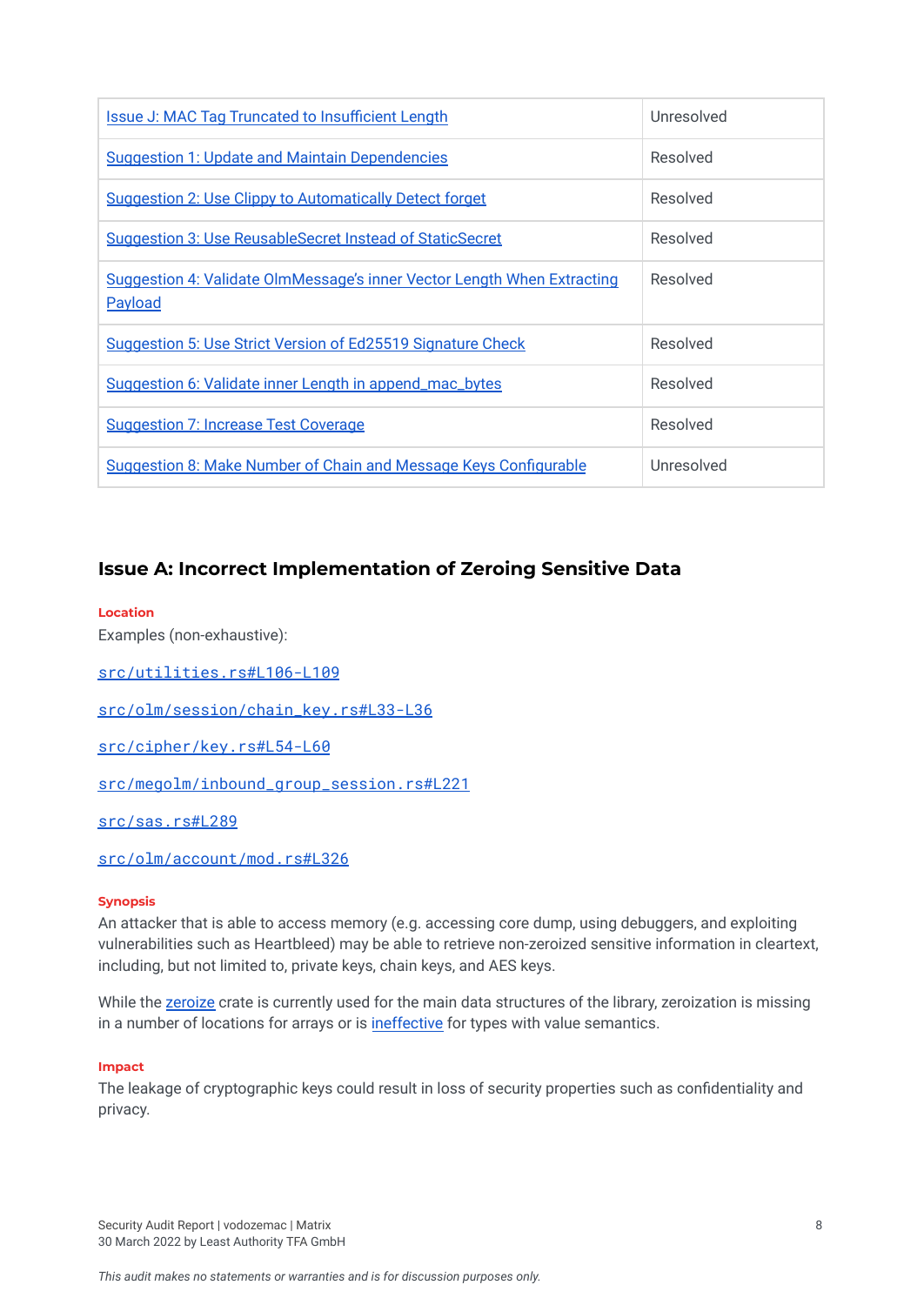#### **Preconditions**

An attacker must be able to read memory regions that contain sensitive data.

#### **Mitigation**

We recommend first identifying all instances where sensitive data must be zeroized, and then verifying that the data in each instance is appropriately zeroized. In addition, we recommend that attention be paid to [peculiarities](https://docs.rs/zeroize/1.4.3/zeroize/#stackheap-zeroing-notes) in several types in Rust, particularly to stack-allocated values, which require appropriate methods for zeroing data.

#### **Status**

The Matrix team has addressed the issue by [adding](https://github.com/matrix-org/vodozemac/pull/43) Box wrappers as well as by [putting](https://github.com/matrix-org/vodozemac/pull/46) secrets behind a Box to minimize the number of copying.

#### **Verification**

Resolved.

#### <span id="page-9-0"></span>**Issue B: Weak Input Validation in bytes\_raw Function**

## **Location**

[src/sas.rs#L247](https://github.com/LeastAuthority/Matrix_Vodozemac/blob/77dab30810c9439eb52b2be3224fdd4f9a96ea5e/src/sas.rs#L247)

#### **Synopsis**

The function  $bytes$  raw will panic if the value of count argument is more than  $USIZE * 255$  $USIZE * 255$ .

#### **Impact**

This could result in a DoS attack.

#### **Preconditions**

An attacker must be able to set count to a value more than USIZE \* 255.

#### **Mitigation**

We recommend propagating the error from the HKDF's [expand](https://github.com/RustCrypto/KDFs/blob/master/hkdf/src/lib.rs#L299) function to the caller of the bytes\_raw function.

#### **Status**

The Matrix team has propagated the error from HKDF's expand function.

#### **Verification**

Resolved.

## <span id="page-9-2"></span><span id="page-9-1"></span>**Issue C: Erroneous key\_id Calculation in from\_libolm\_pickle if Number of One-Time Keys is Zero**

## **Location**

[src/olm/account/mod.rs#L398](https://github.com/LeastAuthority/Matrix_Vodozemac/blob/7c11a501bc316a0bf92a5fe06fee8582aad24897/src/olm/account/mod.rs#L398)

#### **Synopsis**

An implementation error in the function from\_libolm\_pickle exists such that a missing assertion could cause the system to behave unexpectedly. In particular, a legacy pickle that contains zero key\_id's

Security Audit Report | vodozemac | Matrix 9 30 March 2022 by Least Authority TFA GmbH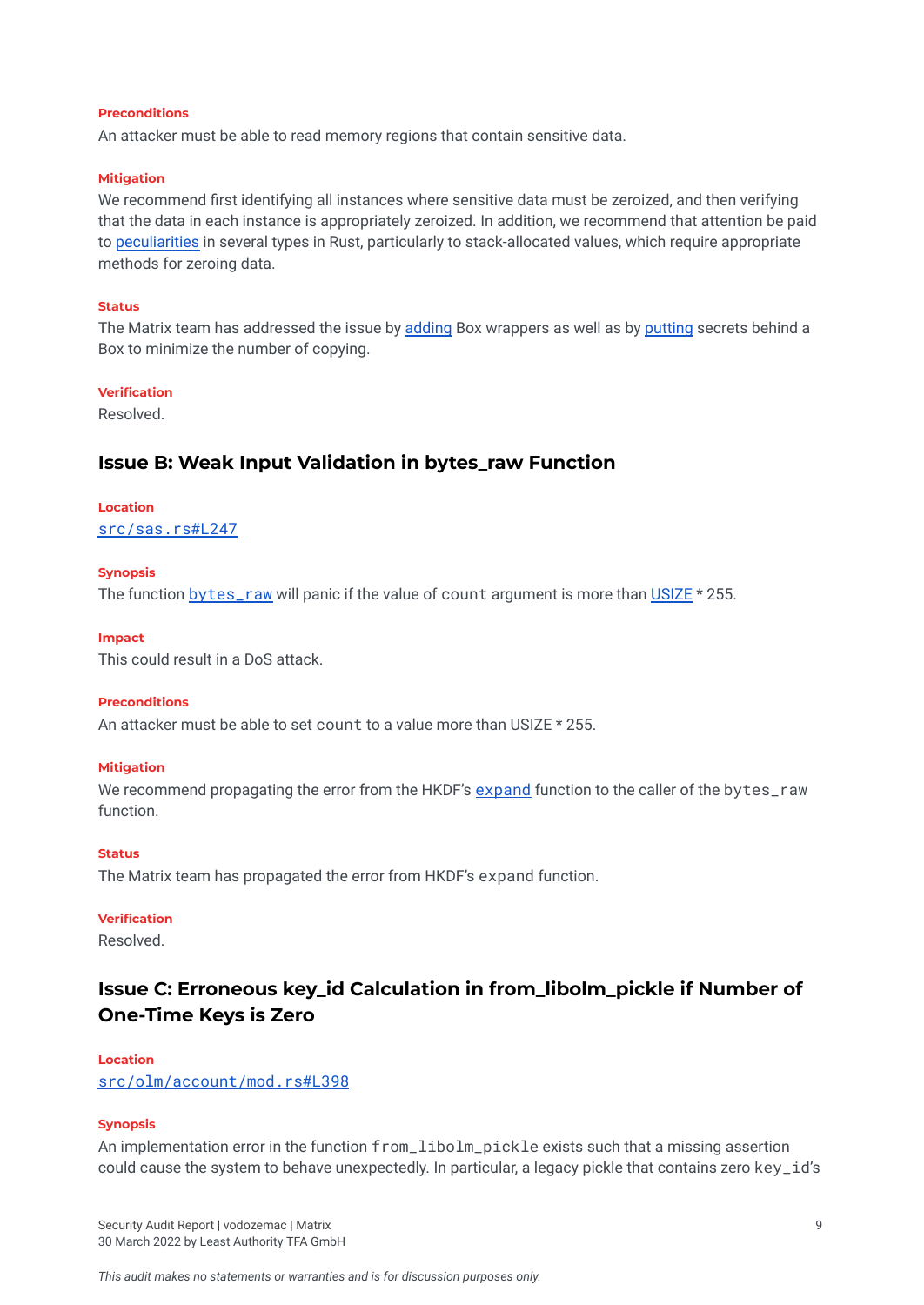is decrypted using from\_libolm\_pickle. In the case where there are no one-time keys in a pickle, the key id value will be 1 instead of 0.

#### **Impact**

After deserializing an input libolm pickle, an incorrect value of key\_id is returned in the one\_time\_keys type. This could impact the logic of the system and cause unintended behavior leading to security vulnerabilities.

#### **Mitigation**

We recommend implementing an assertion that key\_id must be equal to 0 if there are no one-time keys in the libolm pickle.

#### **Status**

The Matrix team has added an assertion to check if the number of one-time keys in the pickle is zero and increment the key\_id only if the number of the keys is not zero.

#### **Verification**

Resolved.

### <span id="page-10-0"></span>**Issue D: Potential Overflow of OneTimeKeys.key\_id**

#### **Location**

[src/olm/account/one\\_time\\_keys.rs#L81](https://github.com/LeastAuthority/Matrix_Vodozemac/blob/7c11a501bc316a0bf92a5fe06fee8582aad24897/src/olm/account/one_time_keys.rs#L81)

#### **Synopsis**

The self.key\_id variable of the u64 type is used to store and calculate the identification numbers of one-time-keys. While generating new one-time keys, each next identifier is calculated as self.key\_id += 1. This operation could potentially cause an overflow.

#### **Impact**

An overflow would most likely impact the logic of the system or cause a panic, which could lead to a denial of service.

#### **Preconditions**

To be successful, this would require the misuse of the *[generate](https://github.com/LeastAuthority/Matrix_Vodozemac/blob/7c11a501bc316a0bf92a5fe06fee8582aad24897/src/olm/account/one_time_keys.rs#L69)* function or a malicious initial key\_id set by the untrusted server.

#### **Mitigation**

We recommend implementing appropriate safeguards, such as the [wrapping](https://doc.rust-lang.org/std/primitive.u64.html#method.wrapping_add) addition.

#### **Status**

The Matrix team has added the wrapping addition.

#### **Verification**

Resolved.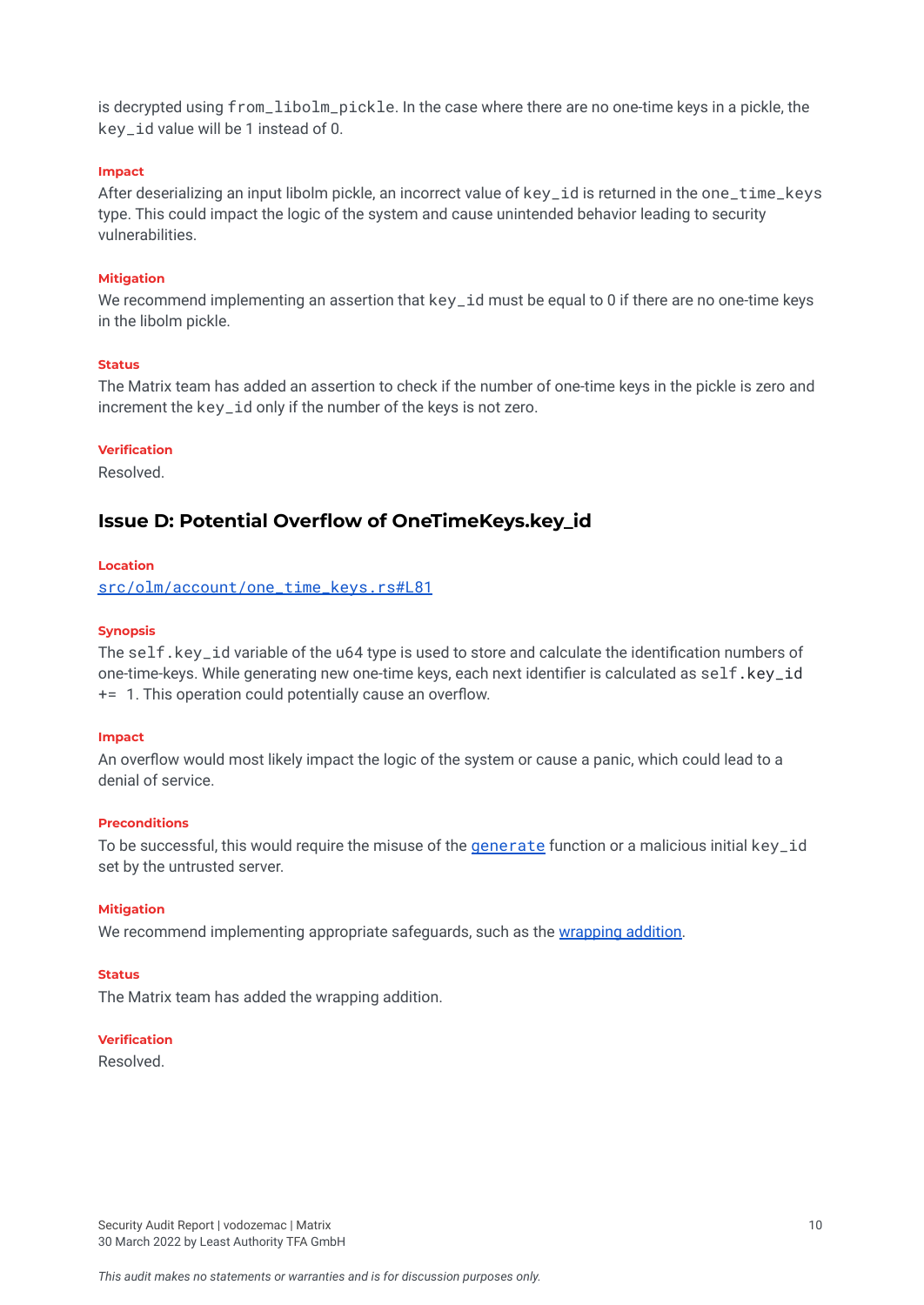## <span id="page-11-0"></span>**Issue E: Potential Integer Underflow in advance in megolm/ratchet.rs**

#### **Location**

[src/megolm/ratchet.rs#L131](https://github.com/LeastAuthority/Matrix_Vodozemac/blob/master/src/megolm/ratchet.rs#L131)

#### **Synopsis**

If  $h = 0$  at the [starting](https://github.com/LeastAuthority/Matrix_Vodozemac/blob/master/src/megolm/ratchet.rs#L146) point of the loop, then unsigned i will be [underflowed.](https://github.com/LeastAuthority/Matrix_Vodozemac/blob/master/src/megolm/ratchet.rs#L150) This could lead to attempts to access unallocated [memory](https://github.com/LeastAuthority/Matrix_Vodozemac/blob/master/src/megolm/ratchet.rs#L73).

#### **Impact**

An underflow or overflow issue would most likely impact the logic of the system or cause a panic, which could lead to a denial of service.

#### **Preconditions**

Any set of circumstances where self.counter & mask ==  $\theta$  would result in h ==  $\theta$ .

#### **Mitigation**

We recommend using the [wrapping](https://doc.rust-lang.org/std/primitive.u64.html#method.wrapping_add) addition and reimplementing the logic of the [loop](https://github.com/LeastAuthority/Matrix_Vodozemac/blob/master/src/megolm/ratchet.rs#L146) such that the only allocated [parts](https://github.com/LeastAuthority/Matrix_Vodozemac/blob/master/src/megolm/ratchet.rs#L148) of memory are accessed.

#### **Status**

The Matrix team has reimplemented the loop logic as suggested.

#### **Verification**

Resolved.

### <span id="page-11-1"></span>**Issue F: Potential Integer Underflow in advance\_to in megolm/ratchet.rs**

#### **Location**

[src/megolm/ratchet.rs#L194](https://github.com/LeastAuthority/Matrix_Vodozemac/blob/master/src/megolm/ratchet.rs#L194)

#### **Synopsis**

In the current implementation, unsigned k will be underflowed if the value of the loop variable j is equal to 0, which could lead to attempts to access unallocated [memory.](https://github.com/LeastAuthority/Matrix_Vodozemac/blob/master/src/megolm/ratchet.rs#L192)

#### **Impact**

An overflow would most likely affect the logic of the system or cause a panic, which could cause a denial of service.

#### **Preconditions**

The value of variable j is equal to 0.

#### **Mitigation**

We recommend using wrapping [subtraction](https://doc.rust-lang.org/std/primitive.u64.html#method.wrapping_sub) and reimplementing the logic of the [loop](https://github.com/LeastAuthority/Matrix_Vodozemac/blob/master/src/megolm/ratchet.rs#L190) such that the only allocated [parts](https://github.com/LeastAuthority/Matrix_Vodozemac/blob/master/src/megolm/ratchet.rs#L191) of memory are accessed.

#### **Status**

The Matrix team has reimplemented the loop logic as suggested.

Security Audit Report | vodozemac | Matrix 11 30 March 2022 by Least Authority TFA GmbH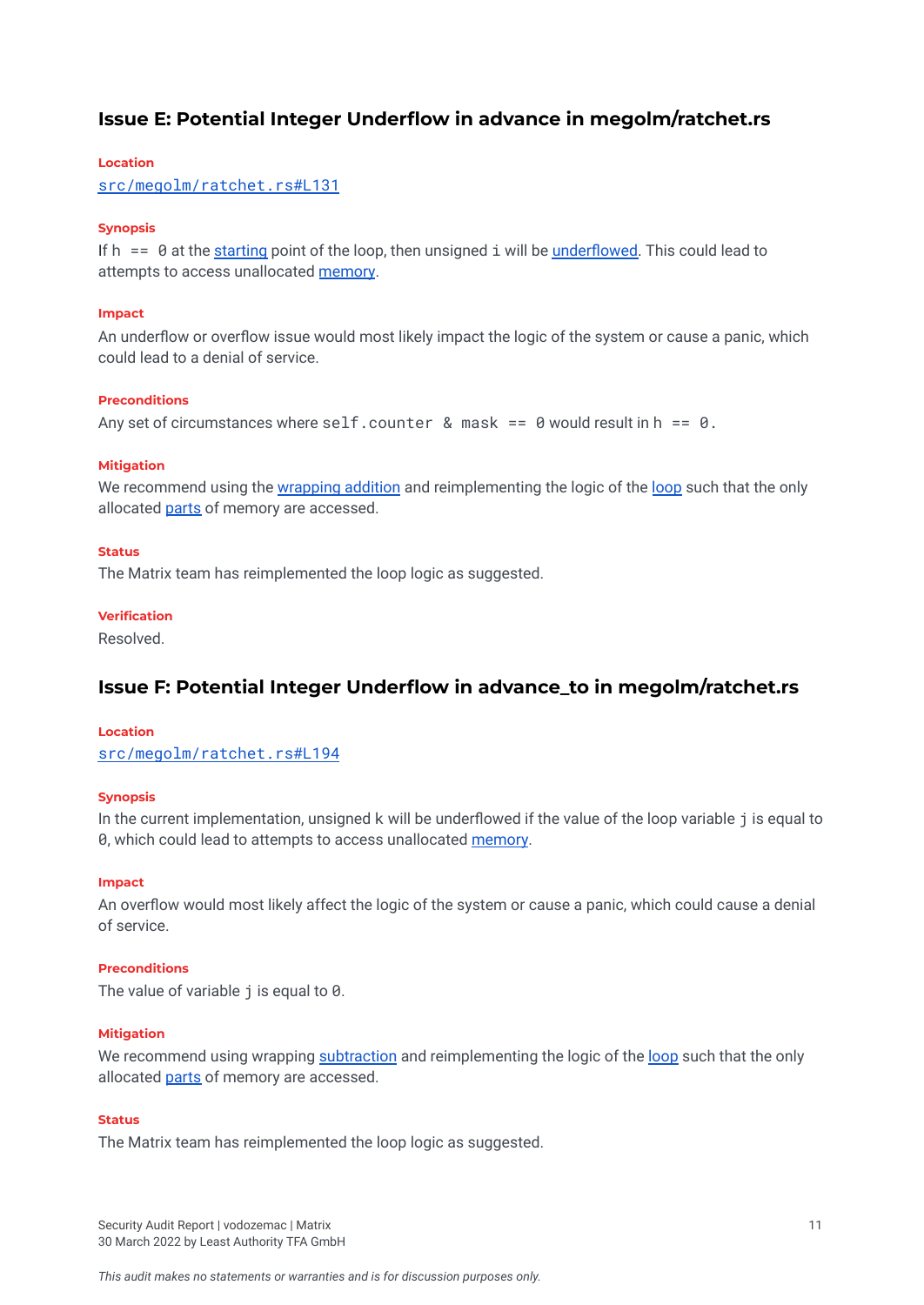#### **Verification**

Resolved

## <span id="page-12-1"></span><span id="page-12-0"></span>**Issue G: Invalid Inbound Session can be Created Causing Unused One-Time Keys Removal**

#### **Location**

[src/olm/account/mod.rs#L226-L228](https://github.com/LeastAuthority/Matrix_Vodozemac/blob/7c11a501bc316a0bf92a5fe06fee8582aad24897/src/olm/account/mod.rs#L226-L228)

[src/olm/account/mod.rs#L207](https://github.com/LeastAuthority/Matrix_Vodozemac/blob/7c11a501bc316a0bf92a5fe06fee8582aad24897/src/olm/account/mod.rs#L207)

#### **Synopsis**

In the function create inbound session, an invalid inbound session can be created by sending a pre-key message with an invalid ciphertext. Since authentication of the ciphertext inside the pre-key message is not performed, an attacker can create an invalid inbound session with the victim's one-time key, which results in the removal of the unused one-time key after the session's creation.

#### **Impact**

If the victim's one-time key is used by an attacker thus removing it, an unsuspecting user using the same one-time key will not be able to communicate with the victim (e.g. create an inbound session).

#### **Preconditions**

An attacker creates a session with a victim's one-time key and sends a pre-key message containing an invalid encrypted ciphertext.

#### **Technical Details**

In create inbound session, the receiving party receives a pre-key message, in which it looks for the private part of its one-time key and decodes the remote one-time key, the remote identity key, from which together with the private part of its one-time key derives a shared secret which computes the root key and chain key. Finally, the one-time key is removed.

However, the ciphertext in the pre-key message is not decrypted in accordance with the Olm [specification.](https://gitlab.matrix.org/matrix-org/olm/-/blob/master/docs/olm.md#creating-an-inbound-session-from-a-pre-key-message) Consequently, an attacker can create a pre-key message with an invalid ciphertext (e.g. encrypted with an incorrect message key derived from an incorrect chain key).

This would allow the receiving party to create an invalid inbound session without correctly decrypting the ciphertext (derive the message key from the chain key, and correctly decrypt the ciphertext) and the one-time key would be removed unused. As a result, an unsuspecting user using the same one-time key will not be able to communicate (create an inbound session) with the victim because the one-time key is already [removed.](https://github.com/LeastAuthority/Matrix_Vodozemac/blob/7c11a501bc316a0bf92a5fe06fee8582aad24897/src/olm/account/mod.rs#L207)

#### **Remediation**

We recommend decrypting the ciphertext in the pre-key message when creating an inbound session, and only removing the one-time key if the ciphertext is decrypted successfully.

#### **Status**

The Matrix team has [resolved](https://github.com/matrix-org/vodozemac/pull/8) the issue by decrypting the pre-key message at session creation and subsequently removing the one-time key that was used to create the inbound session.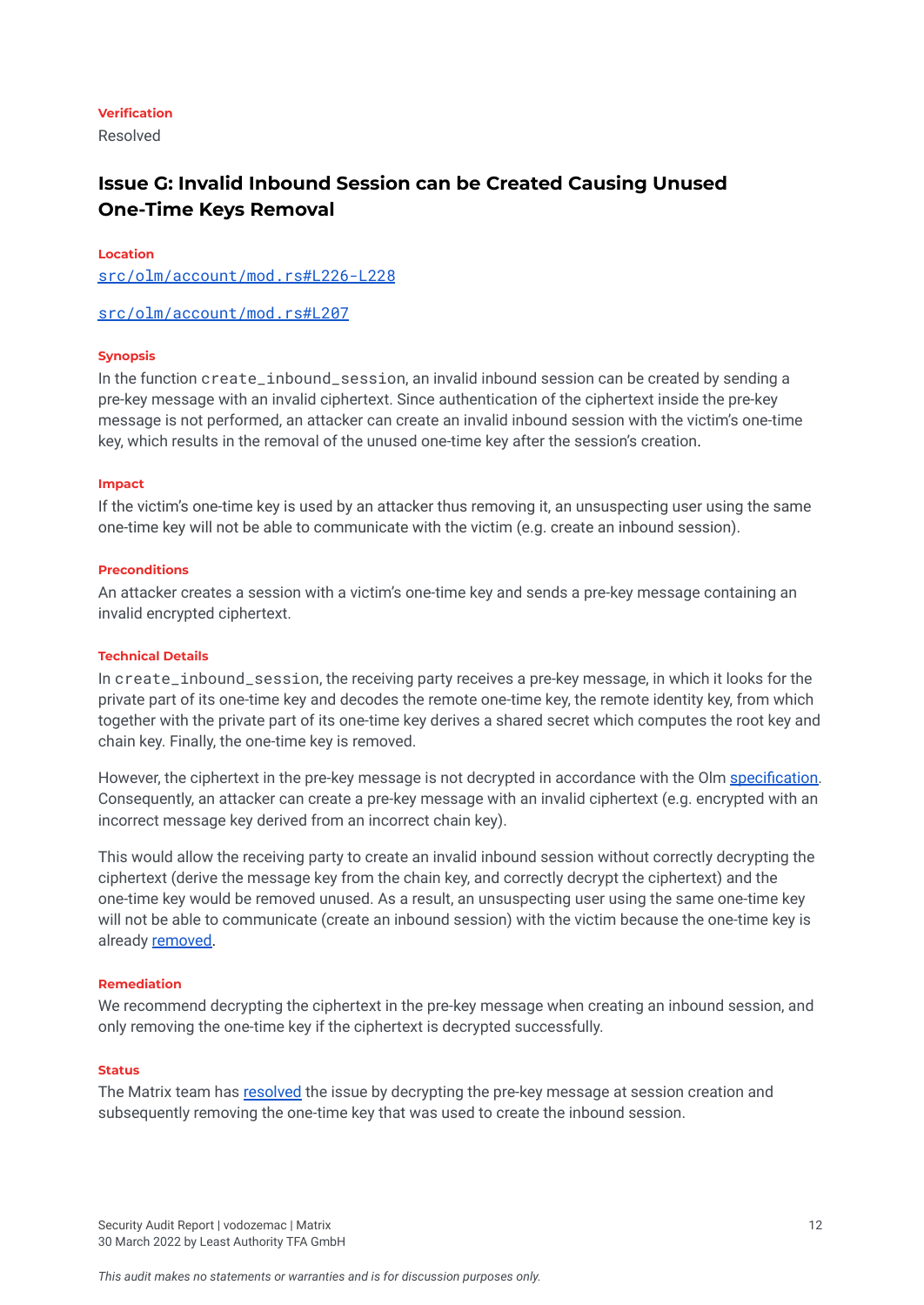#### **Verification**

Resolved.

## <span id="page-13-2"></span><span id="page-13-0"></span>**Issue H: Cannot Permanently and Explicitly Remove Old Ratchet State in the Megolm Inbound Group Session**

#### **Location**

[src/megolm/inbound\\_group\\_session.rs](https://github.com/LeastAuthority/Matrix_Vodozemac/blob/master/src/megolm/inbound_group_session.rs)

#### **Synopsis**

In the Megolm implementation inbound group session, the initial ratchet value (InboundGroupSession::initial\_ratchet) can be used to decrypt historical messages (e.g. received past the corresponding point of time). If this value is compromised, an attacker can decrypt past messages, which were encrypted by a key derived from the compromised or subsequent ratchet values, breaking the cryptographic principle of forward secrecy.

There are functions to [export](https://github.com/LeastAuthority/Matrix_Vodozemac/blob/master/src/megolm/inbound_group_session.rs#L207) and [import](https://github.com/LeastAuthority/Matrix_Vodozemac/blob/master/src/megolm/inbound_group_session.rs#L110) the InboundGroupSession at a given message index, but there is no explicit way to remove the old ratchet value in a session.

#### **Impact**

An attacker can decrypt past messages that were encrypted by a key derived from the compromised earliest ratchet value (initial ratchet) or subsequent ratchet values.

#### **Preconditions**

An attacker captures the initial\_ratchet in a Megolm inbound group session.

#### **Remediation**

We recommend implementing a permanent and explicit way to remove previous ratchet state values in the Megolm inbound group session. The user of the library should be able to choose to remove or advance the previous initial ratchet value up to a more recent value.

#### **Status**

The Matrix team has [added](https://github.com/matrix-org/vodozemac/pull/30) a function, advance\_to, in inbound group sessions to permanently advance the session ratchet value to the given index. This removes the ability to decrypt messages that were encrypted with a lower message index than what is given as the argument.

#### **Verification**

Resolved.

## <span id="page-13-3"></span><span id="page-13-1"></span>**Issue I: Keys in Memory Not Secure Against Swap Access and Side-Channel Attacks**

#### **Synopsis**

If the attacker has access to the user's swap space or can mount side-channel attacks, they may have access (usually unreliable) to the memory of arbitrary processes, including those making use of vodozemac. Since keys are not protected while in memory, this may compromise their security.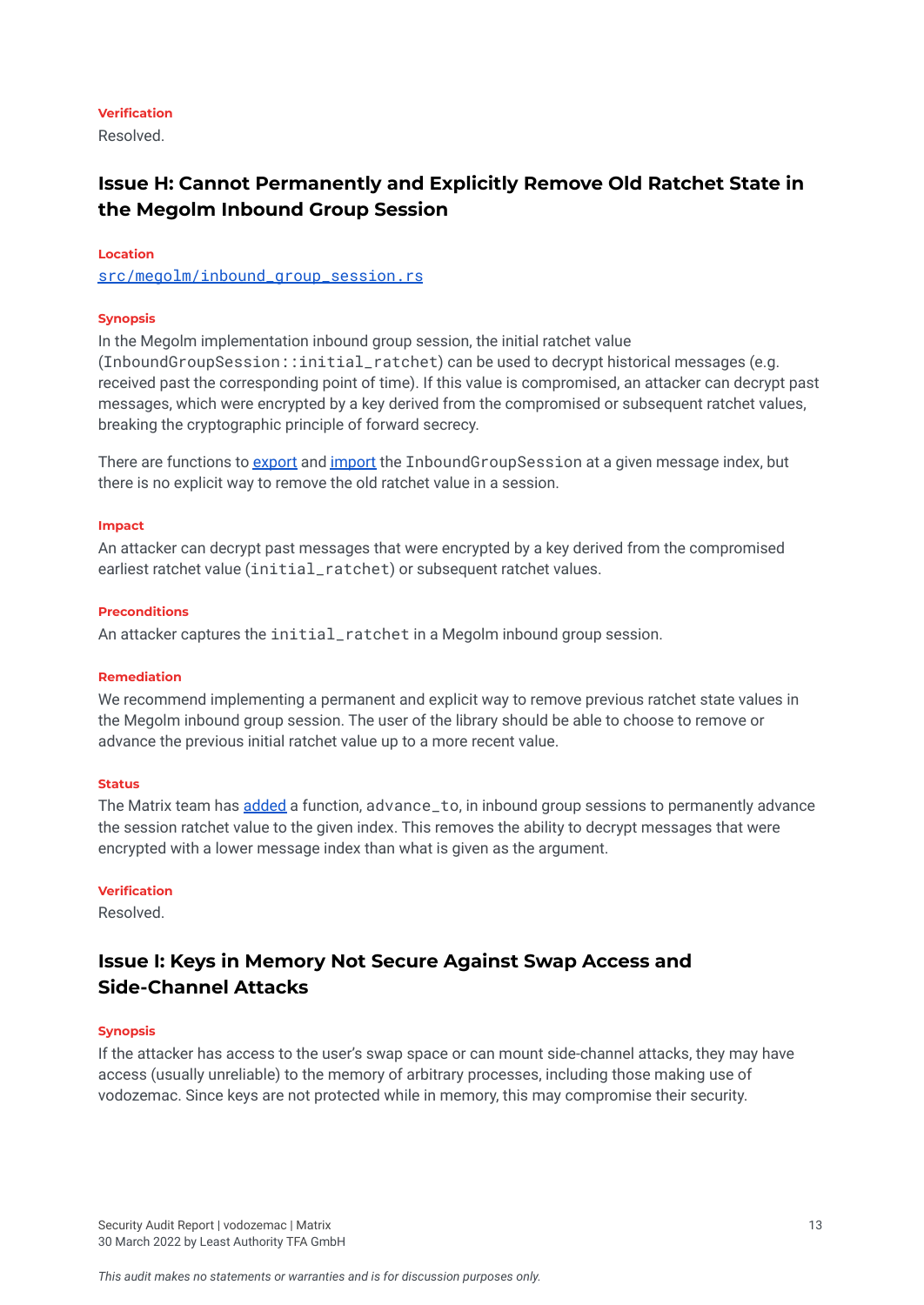#### **Impact**

This could result in leakage of secret keys, including identity keys, ephemeral keys (i.e. one-time keys or pre-keys), ratchet keys, as well as encryption and authentication keys. This in turn would undermine the confidentiality and authenticity properties of Olm and Megolm.

#### **Preconditions**

The attacker has access to the swap of a user or the machine and operating system (OS) of the user is susceptible to side-channel attacks that undermine process separation.

#### **Feasibility**

The attacker would have to find the keys in the pieces of the memory extracted. A successful attack depends on the specific system and the amount of data to be extracted. The attack is not straightforward, but possible in many circumstances.

#### **Technical Details**

Swap refers to space on the SSD/HDD reserved to store data that resides in memory while it is not needed. On some systems, it is also used for keeping the memory contents during hibernation (also known as suspend-to-disk), which means that memory contents are written to disk, where an adversary may have access to it.

Side-channel attacks describe a wide range of attacks. In this context, we specifically refer to attacks like [Meltdown](https://meltdownattack.com/) and Spectre and [Rowhammer,](https://en.wikipedia.org/wiki/Row_hammer) which allow one process to access memory regions allocated to another process with moderate accuracy.

#### **Mitigation**

We recommend the Matrix team further employ the mitigations implemented by OpenSSH. Here, keys are encrypted while not in use, using a key derived from a 16kB buffer filled with random data, only decrypted when needed and immediately disposed afterwards (i.e. zeroized). This hinders attackers, because they not only need to acquire the keys, but also the 16kB pre-key region in order to decrypt them. Since the probability of a read error increases as the amount of read data grows, having to read significantly more data effectively reduces the success probability of this class of attacks.

In addition, users of applications using vodozemac should ensure that the operating system they use employs all available mitigations against attacks from the Spectre and Meltdown families. Additionally, they should make sure that they either do not use swap at all, or configure their system such that it is encrypted.

#### **Status**

The Matrix team has acknowledged the suggested mitigation would provide enhanced security, however, they have stated they will not implement the mitigation until a future date.

#### **Verification**

Unresolved.

### <span id="page-14-0"></span>**Issue J: MAC Tag Truncated to Insufficient Length**

#### **Location**

[src/cipher/mod.rs#L30-L39](https://github.com/LeastAuthority/Matrix_Vodozemac/blob/master/src/cipher/mod.rs#L30-L39)

Security Audit Report | vodozemac | Matrix 14 30 March 2022 by Least Authority TFA GmbH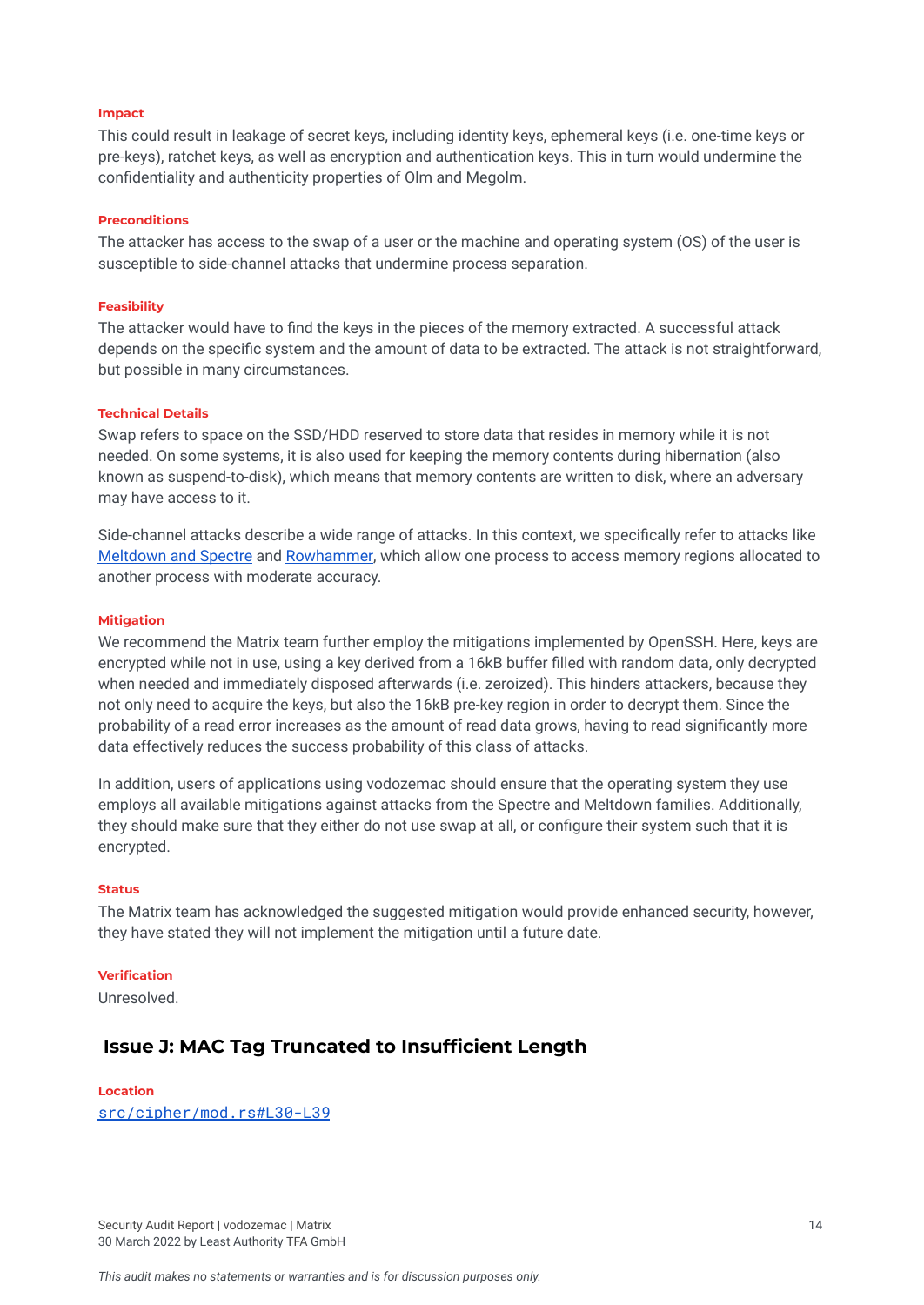#### **Synopsis**

In the vodozemac implementation, HMAC-SHA256 tags are truncated to 8 bytes (i.e. 64 bits). However, according to the HMAC specification, they may only be truncated to half of the length of the underlying hash (128 bits in this case). Thus, the current implementation violates the recommendations from the HMAC specification.

#### **Impact**

An insufficient tag length weakens the authentication scheme, which increases the probability of successfully modifying a ciphertext.

#### **Preconditions**

The attacker must be able to impersonate a sender on the underlying insecure channel. In the Matrix setting, home servers are able to perform such attacks.

#### **Feasibility**

The probability of an attacker guessing a tag for which the verification succeeds is 2 $^{-64}$ , which is a relatively high probability, compared to those in other cryptographic settings. However, an attacker only gets one guess per message, so a brute-force attack is not possible with just one message.

#### **Technical Details**

A MAC tag allows the receiver to verify that the received data comes from the intended receiver (assuming the two are the only parties with access to the key). If the MAC tag becomes shorter, it becomes easier to guess the tag for which the validation succeeds. Typically, in cryptographic operations the security target of about 128 bits is chosen, and most parts of the system do in fact achieve it.

The truncation of the MAC reduces the security target to only 64 bits, falling short of best practices.

#### **Remediation**

We recommend updating the code to truncate to not less than 16 bytes or not at all. We acknowledge that this would require a protocol change, which is not unilaterally possible by the Matrix team in order to maintain compatibility with the larger Matrix ecosystem.

#### **Status**

The Matrix team responded that while they agree that modern security targets should be met, the changes in truncation of the MAC are inherited from the libolm implementation and would require a coordinated effort on the Matrix Protocol level to ensure compatibility between implementations. Additionally, the Matrix team assesses the probability of an attack resulting from the truncation of a MAC to 8 bytes as low.

We agree with the assessment by the Matrix team and understand that a change of the Matrix Protocol would be required for remediation of this issue. Nonetheless, we recommend coordinating a protocol change within the Matrix ecosystem and updating the MAC truncation.

#### **Verification**

Unresolved.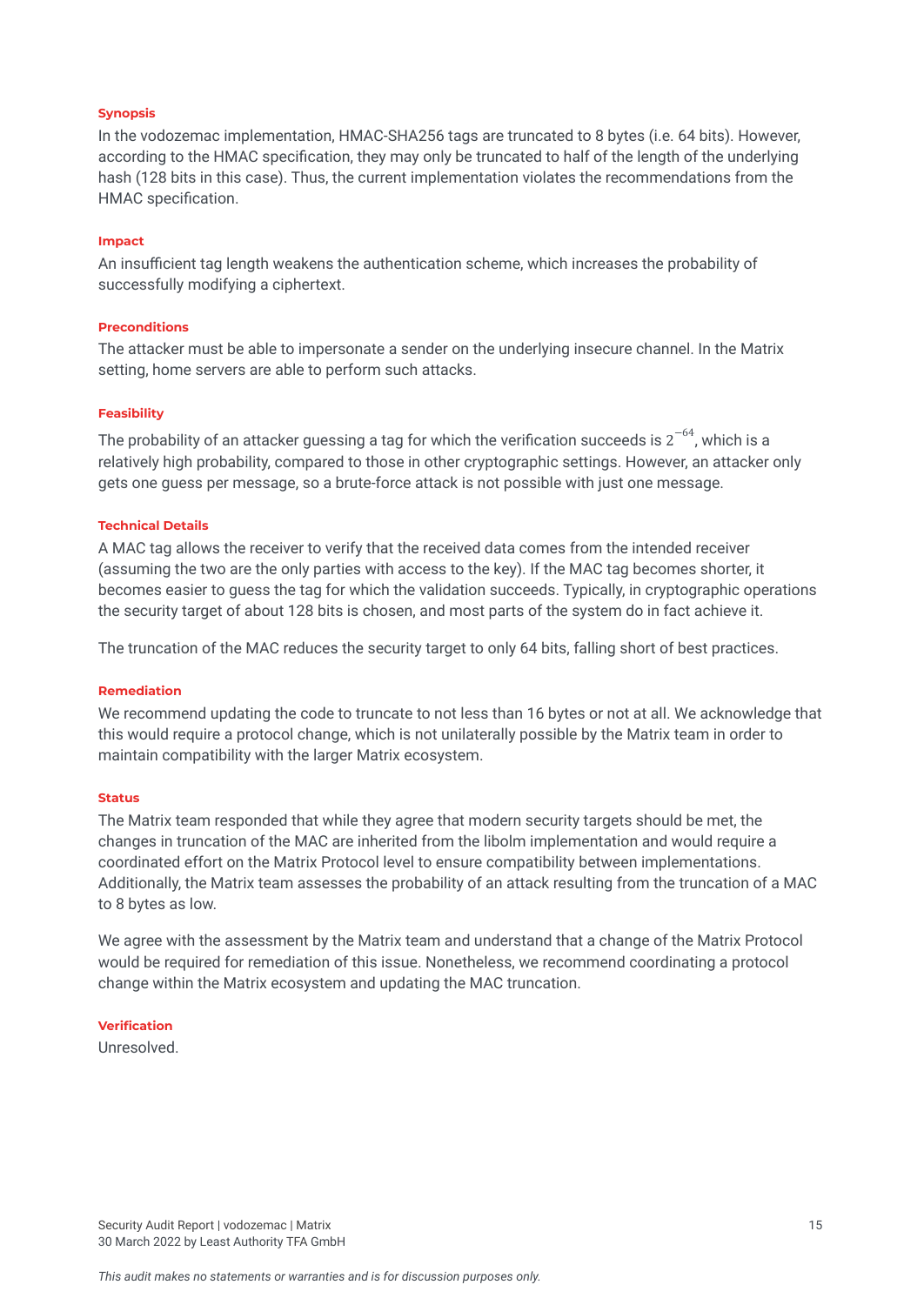## <span id="page-16-0"></span>Suggestions

## <span id="page-16-1"></span>**Suggestion 1: Update and Maintain Dependencies**

#### **Synopsis**

The rand 0.7, thiserror 1.0.26, serde 1.0.126, serde\_json 1.0.64 and zeroize 1.2.23 dependencies are outdated. A robust development process includes the regular maintenance and updates of dependencies, in order to minimize the risk of introducing known and unknown vulnerabilities into the codebase.

#### **Mitigation**

We recommend updating or replacing the reported dependencies. We suggest updating the relevant upstream package if a dependency is used by an upstream dependency. In addition, we recommend regularly running cargo audit and cargo outdated tools.

#### **Status**

The Matrix team has [updated](https://github.com/matrix-org/vodozemac/commit/412947d54c403d2a13e7fac7a2b4c3f5db337a91) the outdated dependencies.

#### **Verification**

Resolved.

### <span id="page-16-2"></span>**Suggestion 2: Use Clippy to Automatically Detect forget**

#### **Synopsis**

In secure Rust development, the forget function of std::mem (core::mem) [must](https://anssi-fr.github.io/rust-guide/05_memory.html#MEM-FORGET) not be used. Currently, there is no check for the forget function in the vodozemac codebase. As a result, the usage of the forget function could go undetected. In addition, using the forget function may result in not releasing critical resources leading to deadlocks or not erasing sensitive data from the memory.

#### **Mitigation**

We recommend using the Clippy function mem forget to automatically detect any future use of forget.

#### **Status**

The Matrix team has [added](https://github.com/matrix-org/vodozemac/pull/13) the recommended mem for get check.

#### **Verification**

Resolved.

## <span id="page-16-3"></span>**Suggestion 3: Use ReusableSecret Instead of StaticSecret**

#### **Location**

[src/olm/shared\\_secret.rs#L113](https://github.com/LeastAuthority/Matrix_Vodozemac/blob/a6eb075c58010c649bec2b2bedeb41bca11f15ae/src/olm/shared_secret.rs#L113)

#### **Synopsis**

In the current implementation, StaticSecret is being used for one-time keys, which does not adhere to recommended best practices and could result in key reuse and leakage. The X25519-dalek documentation [suggests](https://docs.rs/x25519-dalek/1.2.0/x25519_dalek/struct.ReusableSecret.html) using a special ReusableSecret type key created for protocols such as Noise and X3DH.

Security Audit Report | vodozemac | Matrix 16 30 March 2022 by Least Authority TFA GmbH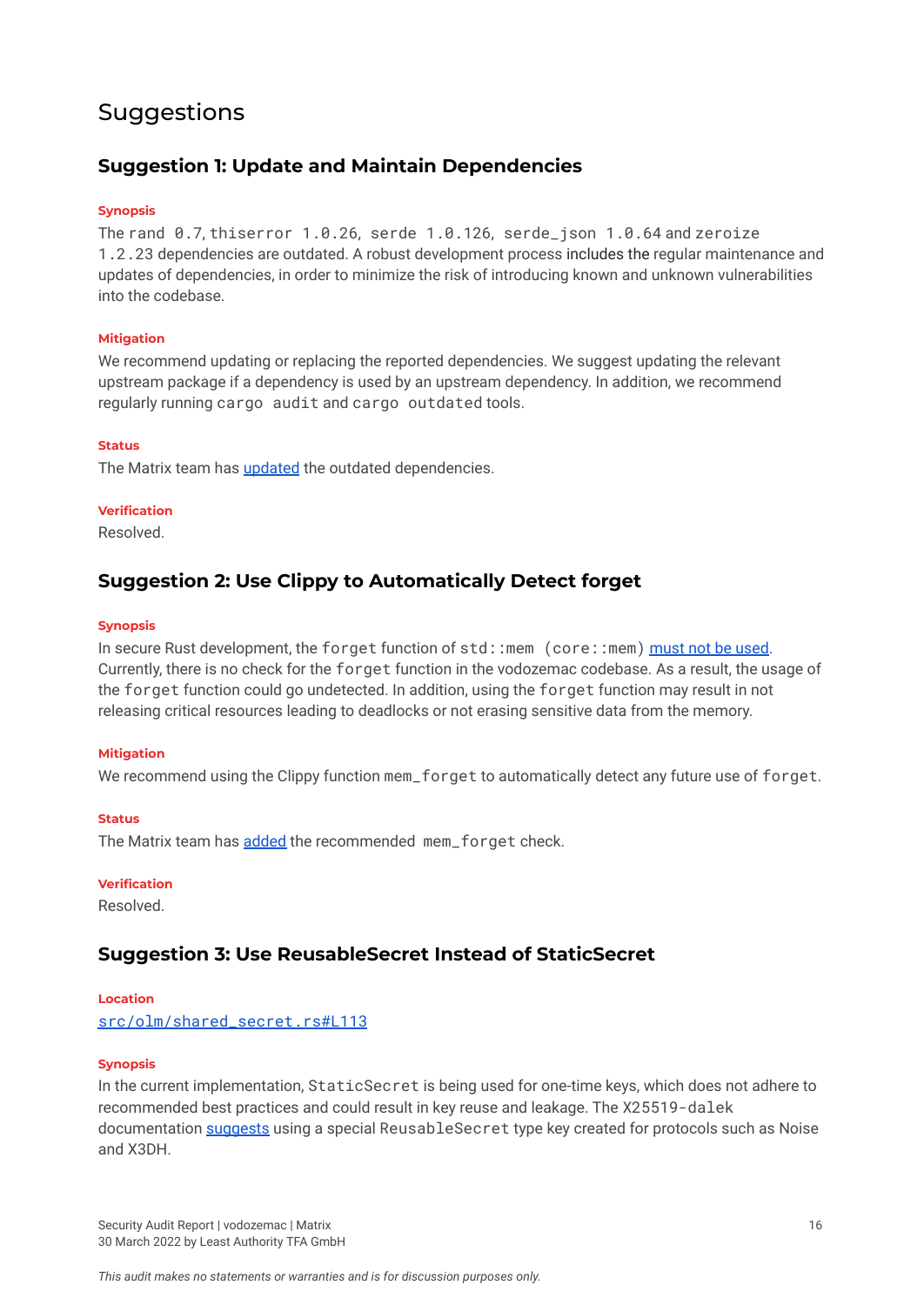#### **Mitigation**

We recommend using ReusableSecret type one-time keys instead of StaticSecret type where possible (e.g. in cases where serialization is not necessary).

#### **Status**

The Matrix team has [implemented](https://github.com/matrix-org/vodozemac/pull/4) the mitigation by using ReusableSecret type for one-time keys.

#### **Verification**

Resolved.

## <span id="page-17-2"></span><span id="page-17-0"></span>**Suggestion 4: Validate OlmMessage's Inner Vector Length When Extracting Payload**

#### **Location**

[src/olm/messages/inner.rs#L42-L45](https://github.com/LeastAuthority/Matrix_Vodozemac/blob/3f3250fe13b2675ce985729153976f0893f9b9e0/src/olm/messages/inner.rs#L42-L45)

#### **Synopsis**

If the length of the inner vector is less than 8 bytes, this will cause the function to panic when [creating](https://github.com/LeastAuthority/Matrix_Vodozemac/blob/3f3250fe13b2675ce985729153976f0893f9b9e0/src/olm/messages/inner.rs#L44) the slice &self.inner[..end - 8].

#### **Mitigation**

We recommend implementing a check to verify that the inner vector length is greater than or equal to 8 bytes when calculating the end of a slice.

#### **Status**

The Matrix team has *[implemented](https://github.com/matrix-org/vodozemac/pull/16)* encoding and decoding functions for Olm Message.

#### **Verification**

Resolved.

### <span id="page-17-1"></span>**Suggestion 5: Use Strict Version of Ed25519 Signature Check**

#### **Location** [src/megolm/inbound\\_group\\_session.rs#L189](https://github.com/LeastAuthority/Matrix_Vodozemac/blob/42b130a0cfcdf8431d604d38056e8fe87282d57a/src/megolm/inbound_group_session.rs#L189)

[src/megolm/inbound\\_group\\_session.rs#L145](https://github.com/LeastAuthority/Matrix_Vodozemac/blob/42b130a0cfcdf8431d604d38056e8fe87282d57a/src/megolm/inbound_group_session.rs#L145)

#### **Synopsis**

Different implementations of the Ed25519 signature scheme may or may not use malleability checks and malleable signatures depending on the library's intended use cases. Using non-malleable Ed25519 implementation prevents abuse of signatures and decreases the attack surface.

#### **Mitigation**

We recommend using Ed25519's [verify\\_strict\(\)](https://docs.rs/ed25519-dalek/latest/ed25519_dalek/struct.PublicKey.html#method.verify_strict) function that provides a group malleability check. Furthermore, we recommend that the group malleability check be made optional and configurable in order for the implementation to conform to the original Ed25519 specification for compatibility.

Security Audit Report | vodozemac | Matrix 17 30 March 2022 by Least Authority TFA GmbH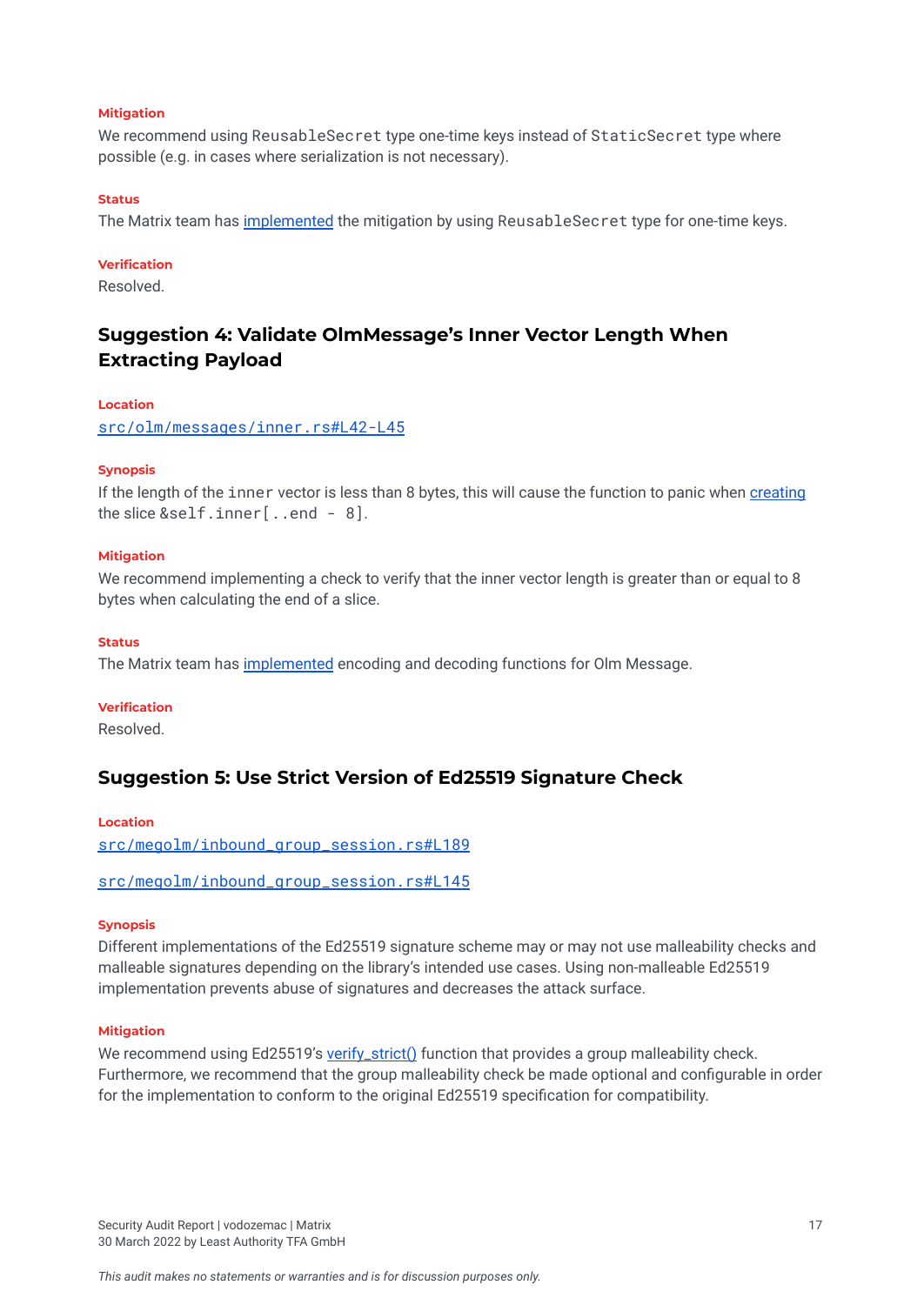#### **Status**

The Matrix team has [implemented](https://github.com/matrix-org/vodozemac/pull/15) the RFC8032 compatible verify method by default for group malleability check. Additionally, a feature flag has been added to enable users of the library to configure the recommended strict variant.

#### **Verification**

Resolved.

#### <span id="page-18-0"></span>**Suggestion 6: Validate inner Length in append\_mac\_bytes**

#### **Location**

[src/olm/messages/inner.rs#L58](https://github.com/LeastAuthority/Matrix_Vodozemac/blob/3f3250fe13b2675ce985729153976f0893f9b9e0/src/olm/messages/inner.rs#L58)

#### **Synopsis**

The length of the inner vector that is less than Mac::TRUNCATED\_LEN will cause the function to panic.

#### **Mitigation**

We recommend implementing a check to verify the inner length vector when calculating the starting index of a slice.

#### **Status**

The Matrix team has [implemented](https://github.com/matrix-org/vodozemac/pull/16) a check to verify that there is enough space for MAC bytes and the length is never too short to panic triggers.

#### **Verification**

Resolved.

#### <span id="page-18-1"></span>**Suggestion 7: Increase Test Coverage**

**Location** [src/olm/messages/inner.rs#L220](https://github.com/LeastAuthority/Matrix_Vodozemac/blob/master/src/olm/messages/inner.rs#L220)

[src/sas.rs#L339](https://github.com/LeastAuthority/Matrix_Vodozemac/blob/master/src/sas.rs#L339)

#### [src/megolm/mod.rs#L147](https://github.com/LeastAuthority/Matrix_Vodozemac/blob/master/src/megolm/mod.rs#L147)

#### **Synopsis**

The existing test coverage for Olm and Megolm is thorough. However, we identified cases that do not implement tests. Missing tests can result in inconsistencies in the future development and functionality testing process, in addition to leading to errors or security vulnerabilities going unnoticed.

#### **Mitigation**

We recommend implementing and maintaining comprehensive test coverage. In particular, we suggest adding tests for the following components:

- Olm: [decode](https://github.com/LeastAuthority/Matrix_Vodozemac/blob/master/src/olm/messages/inner.rs#L220) Olm message;
- SAS: [calculate\\_mac](https://github.com/LeastAuthority/Matrix_Vodozemac/blob/master/src/sas.rs#L339) without input (device key/ed25519 identity key) and info; and
- Megolm: export and [import](https://github.com/LeastAuthority/Matrix_Vodozemac/blob/master/src/megolm/mod.rs#L147) ratchet value test should include success cases.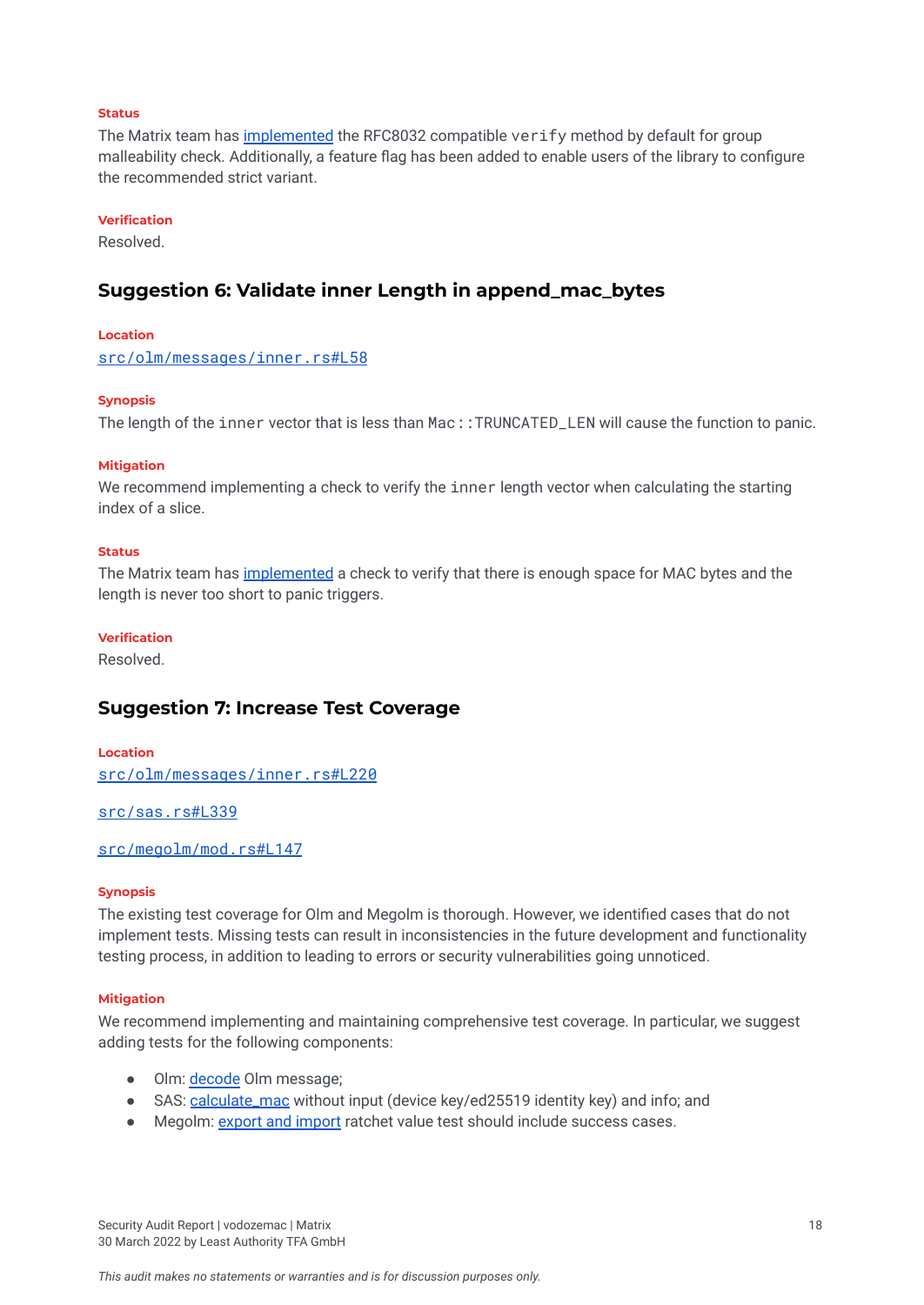#### **Status**

The Matrix team has implemented tests for the components mentioned in the mitigation. Additionally, they started to implement a fuzz testing setup.

#### **Verification**

Resolved.

### <span id="page-19-0"></span>**Suggestion 8: Make Number of Chain and Message Keys Configurable**

**Location** [src/olm/session/mod.rs#L52](https://github.com/LeastAuthority/Matrix_Vodozemac/blob/master/src/olm/session/mod.rs#L52)

#### [src/olm/session/receiver\\_chain.rs#L25](https://github.com/LeastAuthority/Matrix_Vodozemac/blob/master/src/olm/session/receiver_chain.rs#L25)

#### **Synopsis**

The maximum number of stored skipped message keys is set to 40. It is within reason that a user can receive a sufficient amount of out-of-order messages to fill up that limit, afterwhich the user would no longer be able to decrypt out-of-order messages because they are no longer able to hold on to additional skipped message keys.

#### **Mitigation**

We recommend enabling users of the library to configure the number of chain keys and message keys stored, with the current configuration set as the default.

#### **Status**

The Matrix team has responded that they have decided to not make the number of out-of-order messages configurable at the time of verification. Exposing such an option would increase the probability of misuse among client authors and, from their practical experience, it is extremely unlikely to encounter a larger number of skipped messages.

We acknowledge that the mitigation of this suggestion would require some effort and planning to counteract misuse among client authors. With the practical experience the Matrix team supplied, we agree with the assessment of the Matrix team regarding this suggestion.

#### **Verification**

Unresolved.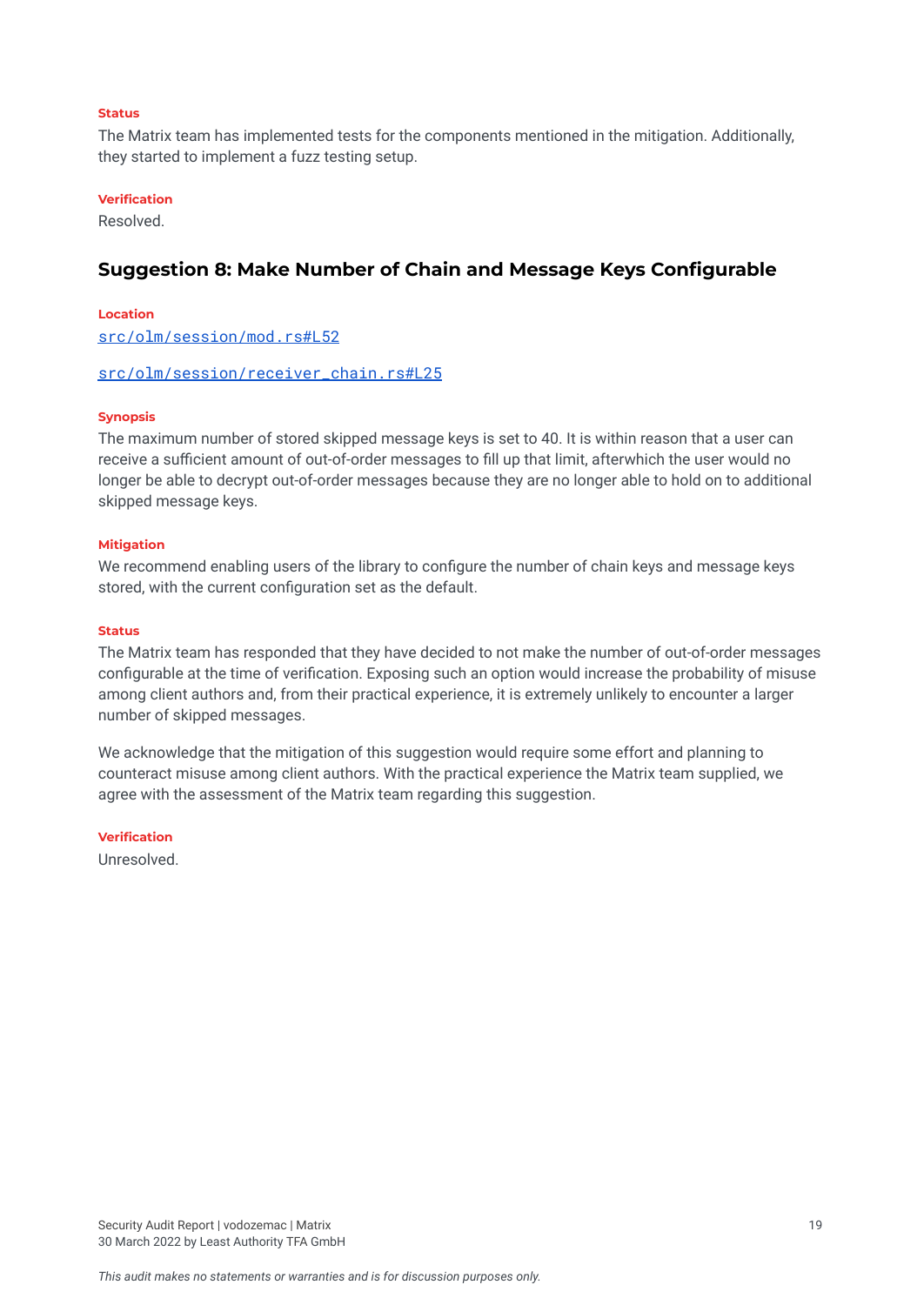## <span id="page-20-0"></span>About Least Authority

We believe that people have a fundamental right to privacy and that the use of secure solutions enables people to more freely use the Internet and other connected technologies. We provide security consulting services to help others make their solutions more resistant to unauthorized access to data and unintended manipulation of the system. We support teams from the design phase through the production launch and after.

The Least Authority team has skills for reviewing code in C, C++, Python, Haskell, Rust, Node.js, Solidity, Go, and JavaScript for common security vulnerabilities and specific attack vectors. The team has reviewed implementations of cryptographic protocols and distributed system architecture, including in cryptocurrency, blockchains, payments, and smart contracts. Additionally, the team can utilize various tools to scan code and networks and build custom tools as necessary.

Least Authority was formed in 2011 to create and further empower freedom-compatible technologies. We moved the company to Berlin in 2016 and continue to expand our efforts. Although we are a small team, we believe that we can have a significant impact on the world by being transparent and open about the work we do.

For more information about our security consulting, please visit [https://leastauthority.com/security-consulting/.](https://leastauthority.com/security-consulting/)

## <span id="page-20-1"></span>Our Methodology

We like to work with a transparent process and make our reviews a collaborative effort. The goals of our security audits are to improve the quality of systems we review and aim for sufficient remediation to help protect users. The following is the methodology we use in our security audit process.

## Manual Code Review

In manually reviewing all of the code, we look for any potential issues with code logic, error handling, protocol and header parsing, cryptographic errors, and random number generators. We also watch for areas where more defensive programming could reduce the risk of future mistakes and speed up future audits. Although our primary focus is on the in-scope code, we examine dependency code and behavior when it is relevant to a particular line of investigation.

## Vulnerability Analysis

Our audit techniques included manual code analysis, user interface interaction, and whitebox penetration testing. We look at the project's web site to get a high level understanding of what functionality the software under review provides. We then meet with the developers to gain an appreciation of their vision of the software. We install and use the relevant software, exploring the user interactions and roles. While we do this, we brainstorm threat models and attack surfaces. We read design documentation, review other audit results, search for similar projects, examine source code dependencies, skim open issue tickets, and generally investigate details other than the implementation. We hypothesize what vulnerabilities may be present, creating Issue entries, and for each we follow the following Issue Investigation and Remediation process.